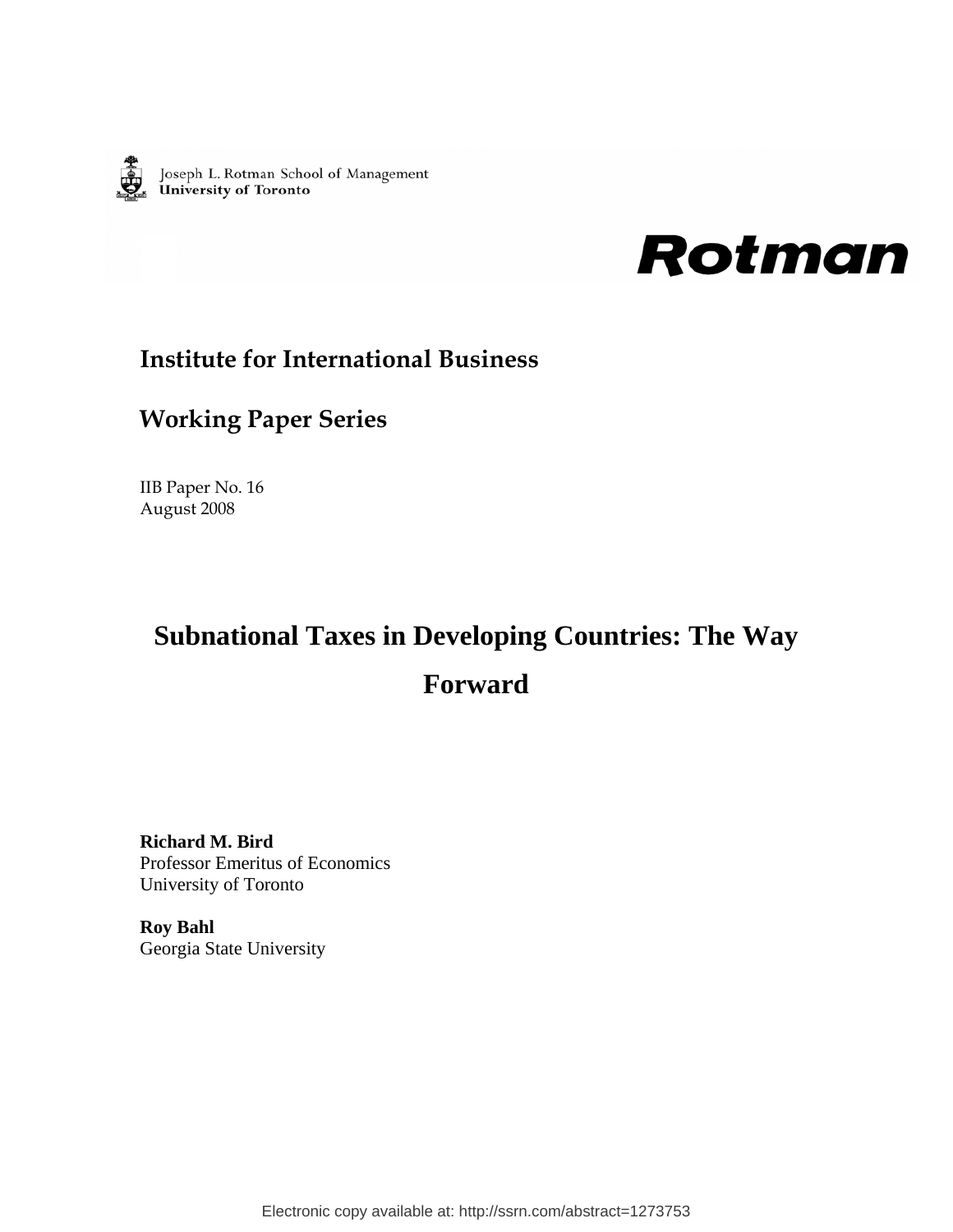#### **Subnational Taxes in Developing Countries: The Way Forward**

2

Roy Bahl and Richard Bird Georgia State University and University of Toronto July 2008

#### **Abstract**

This paper reviews the literature and evidence on the most appropriate structure of regional and local taxes in developing countries. A good subnational tax system is critical to an effective and sustainable system of intergovernmental fiscal relations – a need that has become increasingly important around the world as more and more public services are being delivered through subnational governments. In most developing countries potentially sound and productive taxes exist that are suitable for regional and local governments: property taxes, taxes on motor vehicles, surcharges on national personal income taxes, payroll taxes, and even, in some cases, regional value added taxes and properly designed local business taxes.

**Key words**: local taxes; regional taxes; fiscal decentralization **JEL codes: H71, H77, O23**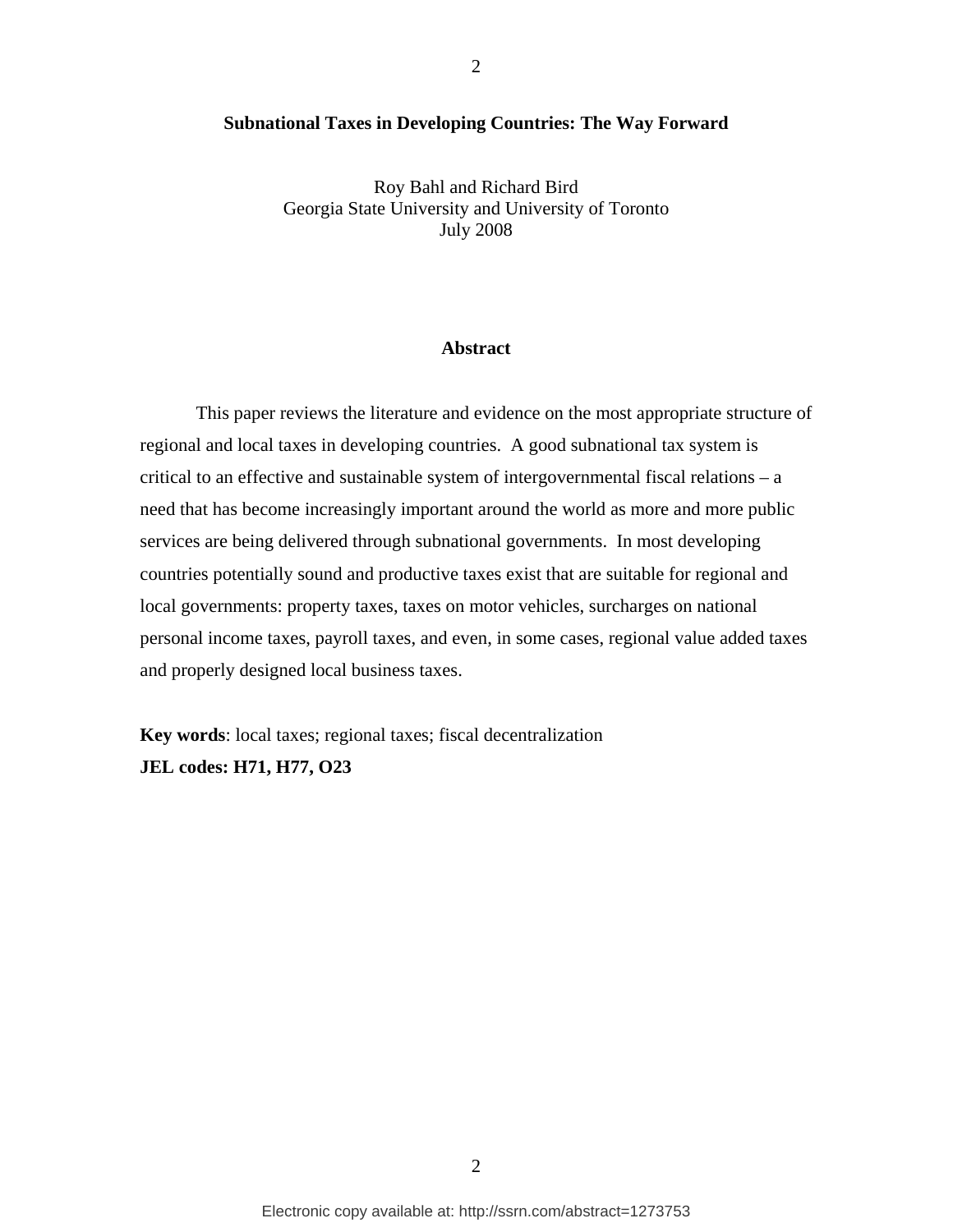#### **Subnational Taxes in Developing Countries: The Way Forward**

Roy Bahl and Richard Bird<sup>[1](#page-2-0)</sup> Georgia State University and University of Toronto Revised; July 2008

Many developing countries have strengthening subnational -- local and regional - governments as one item on their development policy agenda. In principle, the most important benefit from decentralization is the increased efficiency (and consequent welfare gain) that comes from moving governance closer to the people (Oates 1972). The argument is straightforward. Assume that people's preferences for government services vary, e.g., because of religion, language, ethnic mix, climate, economic base or just because of their inclinations or those of the local political leadership. Assume further that people with similar preferences live in the same region. If subnational governments respond to these preferences in structuring their budgets, decentralization will result in variations in the package of services delivered in different regions. In a system in which there is downward accountability, voters will see to this and since people will get what they want, their welfare will be enhanced. In contrast, with a centralized system in which accountability is upward to a higher level of government, service provision will be more uniform so people in different regions will not get the service mix that they want. The more heterogeneous the country, the greater the welfare costs of uniformity.

True believers in fiscal decentralization argue that, successfully implemented, it will not only improve welfare directly but also contribute to alleviating several key problems facing most developing countries: economic development, revenue mobilization, innovation in public service delivery, accountability of elected officials, capacity development at the local government level, and grassroots participation in governance.<sup>[2](#page-2-1)</sup> What more can one ask? Of course, to achieve any of these benefits local

 $\overline{a}$ 

<span id="page-2-0"></span><sup>&</sup>lt;sup>1</sup> This is a revised version of a paper originally delivered at the South Africa Tax Symposium, Pretoria, March 2008. Since the authors have written so much in so many places on this topic over the years, it is inevitable that much of what is said here draws heavily on some of these earlier writings. To avoid excessive self reference for the most part we do not indicate specific sources when what we say here is based on our own earlier works. In this paper, we draw especially heavily from Bahl (forthcoming) and Bird (2006).

<span id="page-2-1"></span> $2^{2}$  For simplicity we sometimes use "local" (instead of the somewhat awkward "subnational") to mean both regional and local: the context should make the precise meaning clear.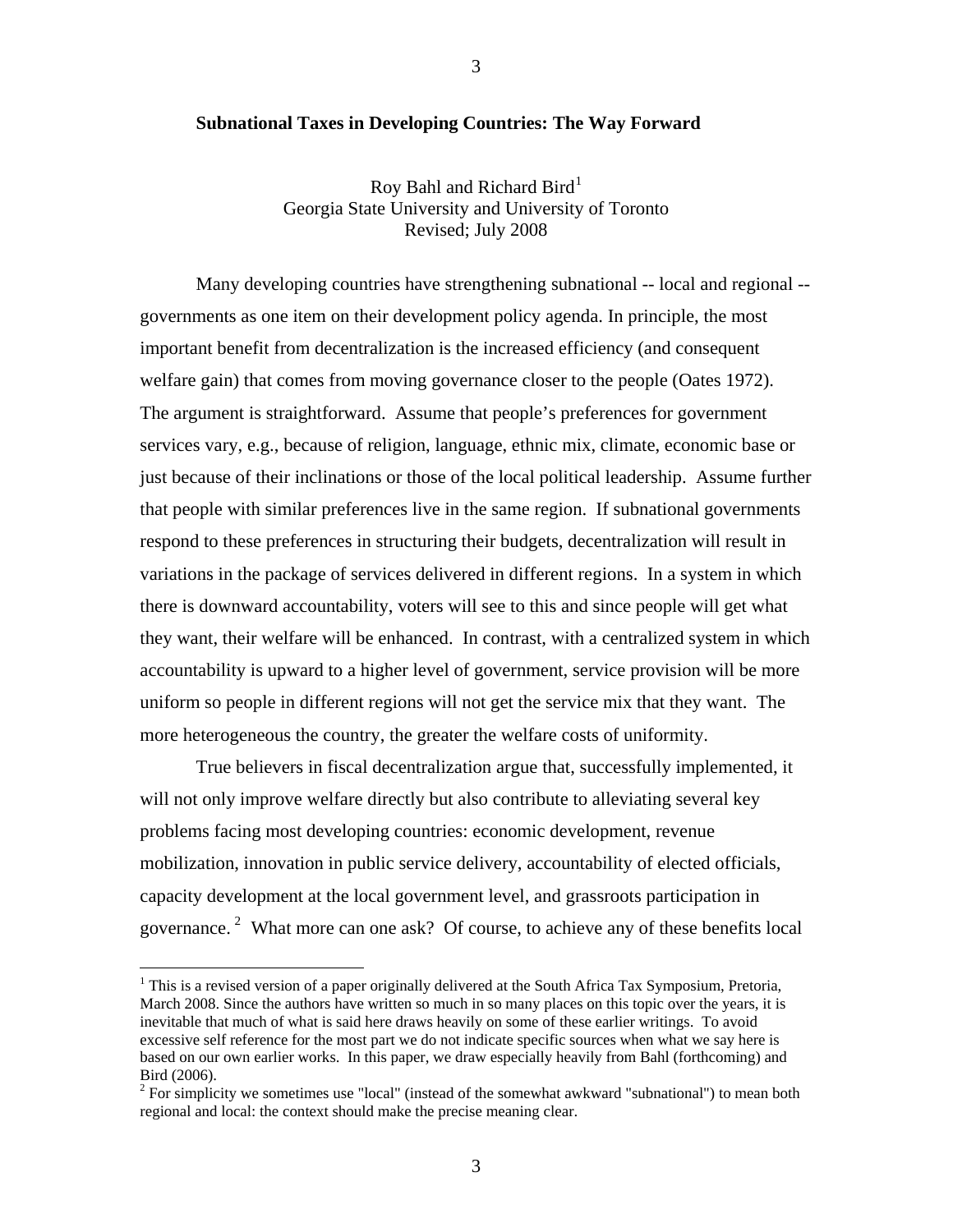governments must have the power to control their employees and local residents must have the power to control their governments (normally through elections). Moreover, there must be sufficiently accurate information available for voters to evaluate the fiscal decisions of their local governments. Unfortunately, in many developing countries one or more of these conditions is not met.

One reason fiscal decentralization may increase revenue mobilization is because by involving subnational governments more directly in taxation a greater share of GDP may be reached by the tax system. Typically, central governments rely on a combination of company income tax, individual income tax, value added tax, excises and customs duties. In most developing countries, however, these taxes have a high entry threshold.<sup>[3](#page-3-0)</sup> Small firms, most individuals, and owners of immovable property are under-represented in the tax base as the result of a combination of this feature and widespread evasion. The revenue mobilization hypothesis is essentially that subnational governments have the potential – and, if the intergovernmental transfer system is properly designed (as discussed below), the incentive --to reach the traditional income, consumption and wealth tax bases in ways that the central government cannot.

If this hypothesis is correct, increases in subnational government tax revenues will not be offset by reductions in central government tax revenues. Indeed, increased subnational revenue mobilization will reduce the need for intergovernmental transfers from central revenues. In many countries, local governments do to some extent seem to have broadened the tax base with a variety of tax instruments and administrative measures such as levies on the sales of assets of firms, licenses to operate, betterment charges and various forms of property taxation. Subnational governments may have a comparative advantage when it comes to at least a few taxes. Often, for instance, local governments oversee a variety of licensing and regulatory activities and track property ownership and land-based transactions for a variety of reasons. They thus have ample opportunity to identify businesses in the community and to gain some knowledge about their assets and scale of operation. Because the potential revenue is much more

1

<span id="page-3-0"></span> $3$  See Keen and Mintz (2004) for discussion of the appropriate threshold with respect to value-added taxes: these authors conclude that the VAT threshold is too high in most developing countries -- a fact recently recognized in South Africa's 2008 budget when the VAT threshold was substantially increased.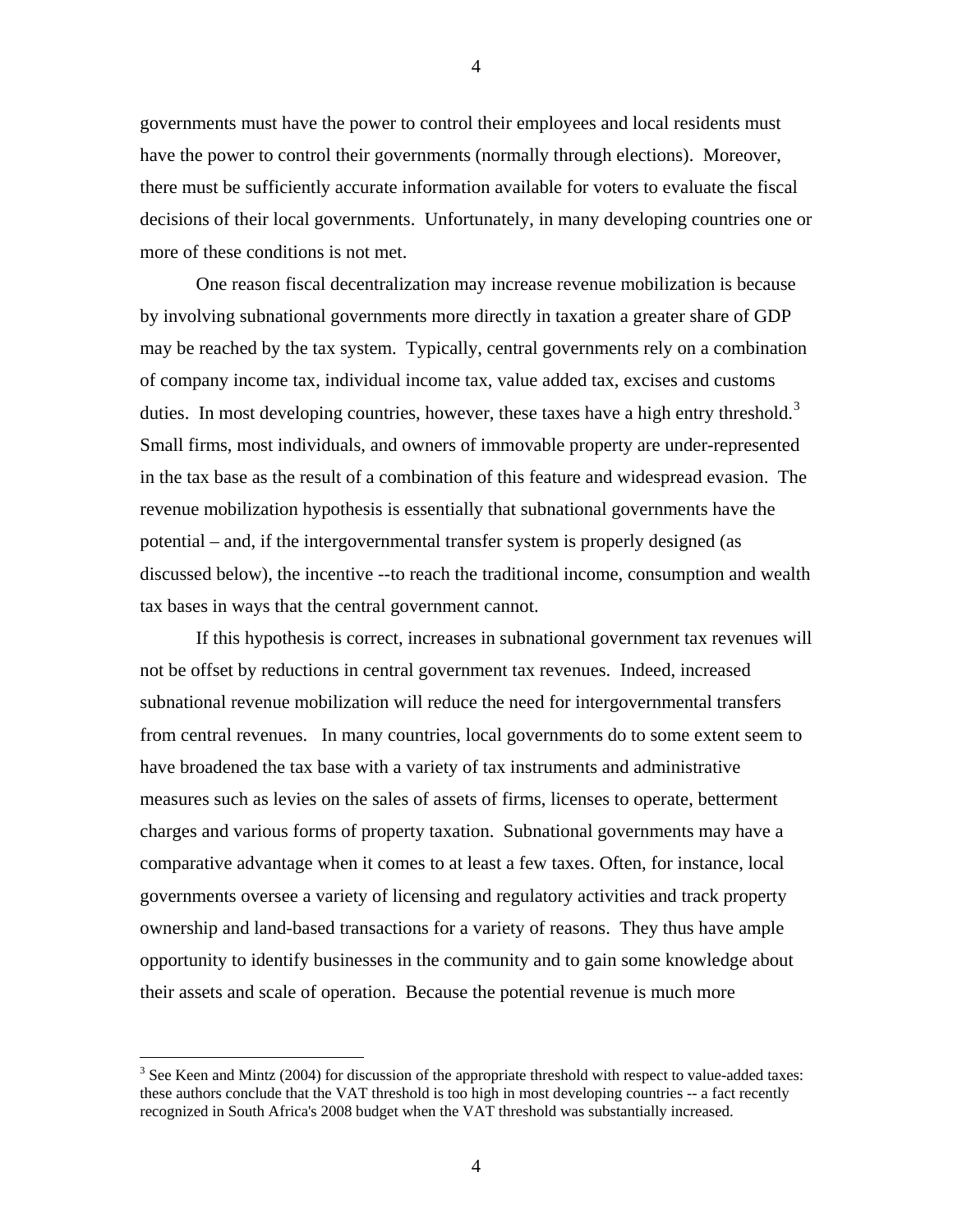important for them in relative terms local governments have more incentive to carry out such activities than do national governments.

 The traditional theory of fiscal federalism prescribes a very limited tax base for subnational governments. The only good local taxes are said to be those that are easy to administer locally, are imposed solely (or mainly) on local residents, and do not raise problems of harmonization or competition between subnational – local or regional - governments or between subnational and national governments.<sup>[4](#page-4-0)</sup> The only major revenue source that usually passes these stringent tests is the property tax, with perhaps a secondary role for taxes on vehicles and user charges and fees. Since central governments are in any case generally reluctant to provide subnational governments access to more lucrative sales or income taxes, it is not surprising that the 'property tax only policy' has become both conventional wisdom and common practice in many developing countries.

There may be good reasons why central governments are often reluctant to give too much discretion to local governments such as fear of losing macroeconomic control.<sup>[5](#page-4-1)</sup> The desire to control key infrastructure development is also a factor. Fiscal decentralization may shift resources from central governments that have higher rates of capital spending to regional and local governments that spend relatively more on consumption goods and services. If the result is a lower overall rate of spending on infrastructure, national growth could be harmed. Fiscal decentralization may also lead to a shift in the composition of public capital investments because national priorities for capital investment are unlikely to be the same as those of subnational governments: the latter, for example, are unlikely to take network effects adequately into account.

Moreover, if fiscal decentralization takes the path of heavy reliance on own source revenues, a decided advantage is given to subnational governments with a greater fiscal capacity -- such as large cities in which there is both a larger tax base that is easier to reach and a better chance of developing the administrative capacity to collect taxes. Decentralizing revenues is thus likely to increase regional inequality. Finally, revenue

 $\overline{a}$ 

<span id="page-4-0"></span><sup>&</sup>lt;sup>4</sup>The classic tax assignment arguments are set out in Musgrave (1983) and restated in Oates (1998). A useful recent treatment with respect to emerging economies is Martinez-Vazquez, McLure and Vaillancourt (2006).

<span id="page-4-1"></span> $<sup>5</sup>$  See Tanzi (1996), but see also Boadway and Shah (forthcoming) for a more balanced assessment.</sup>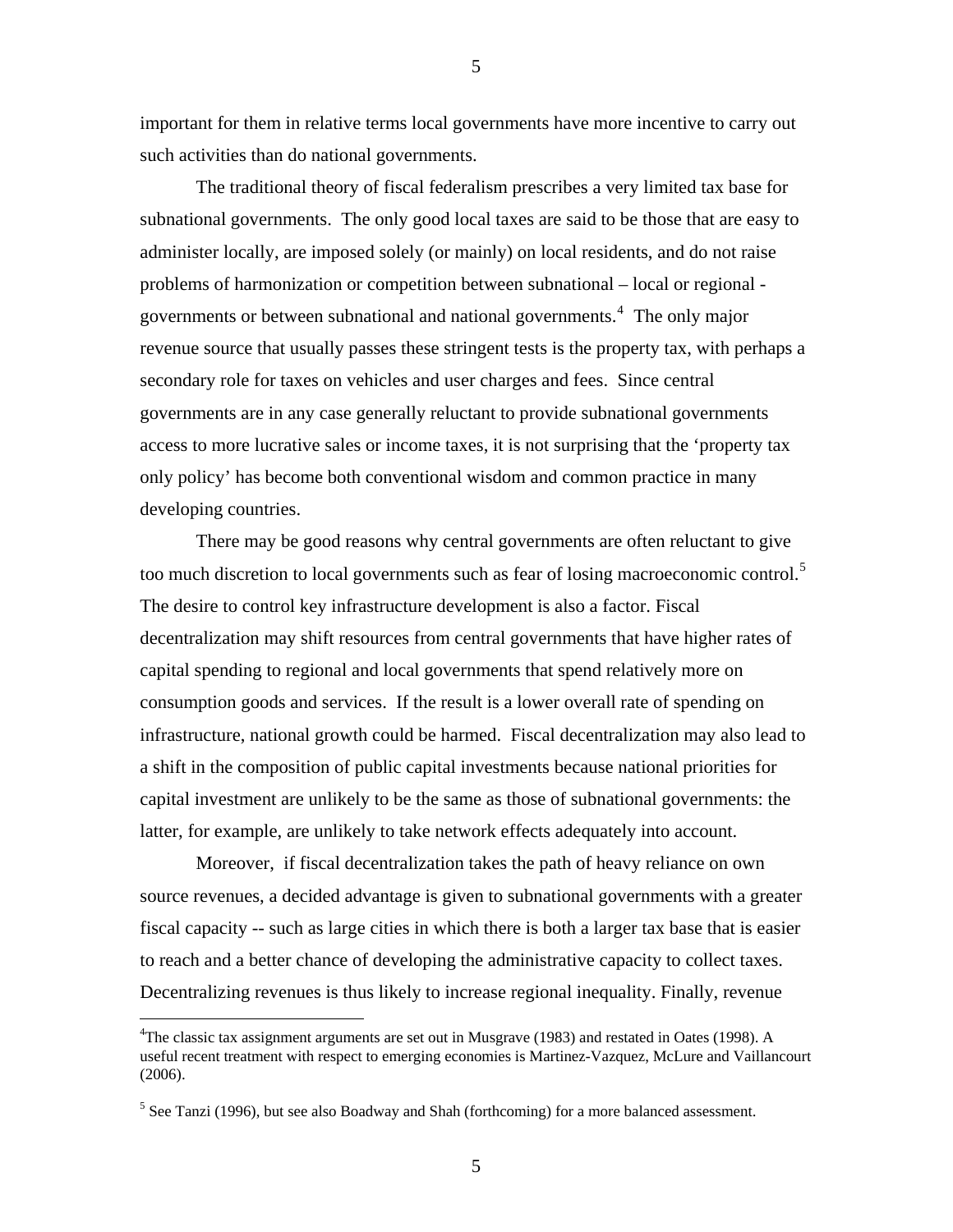decentralization may be costly, relative to the benefits gained. Subnational governments may not have the administrative skills to collect taxes efficiently. There may be duplication of services with the central government and, some argue, perhaps increased corruption.<sup>[6](#page-5-0)</sup>

Despite such potential problems there are nonetheless strong arguments for assigning some significant taxes to subnational governments. Local residents are likely to hold officials more accountable if local public services are financed to a significant extent from locally imposed taxes and charges as opposed to central government transfers. Ideally, to have this beneficial effect, local taxes must be both visible to local voters and large enough to impose a noticeable burden (one that should not be easily exported to non-residents). The minor levies and nuisance taxes found at the local level in many developing countries do not measure up to these requirements.

Reliance on own-source taxes also has the important advantage of imposing fiscal discipline on subnational governments. A greater share of financing from own sources drives up the tax price of public services and reduces the upward pressure on subnational government expenditures. Heavy reliance on intergovernmental transfers – the common situation in most developing countries -- has precisely the opposite effect unless unusually great care is devoted to ensuring that transfers have no effects at the spending margin.

Significant tax assignment to subnational governments is not uncommon in developed countries (OECD 1999, 2006). At one extreme, US State governments and Canadian provinces have almost complete autonomy in choosing any tax base, so long as there is no interference with interstate commerce. In Denmark and Sweden, local taxes account for nearly one-half of local government spending. Revenues from subnational government taxes in Switerland are greater in amount than revenues received from grants. Japan lagged other industrialized countries in the assignment of taxes to local governments but is now introducing a new intergovernmental reform that shifts taxing power significantly to local governments (Ikawa forthcoming).

<span id="page-5-0"></span><sup>&</sup>lt;sup>6</sup> Empirical work on the relationship between decentralization and corruption is inconclusive. Fisman and Gatti (2002), for example, find that corruption is lower in more decentralized countries; Treisman (2000) finds corruption to be higher in federal than in unitary countries. For a good review of the literature and of the underlying issues, see Martinez-Vazquez, Arze and Boex (2007).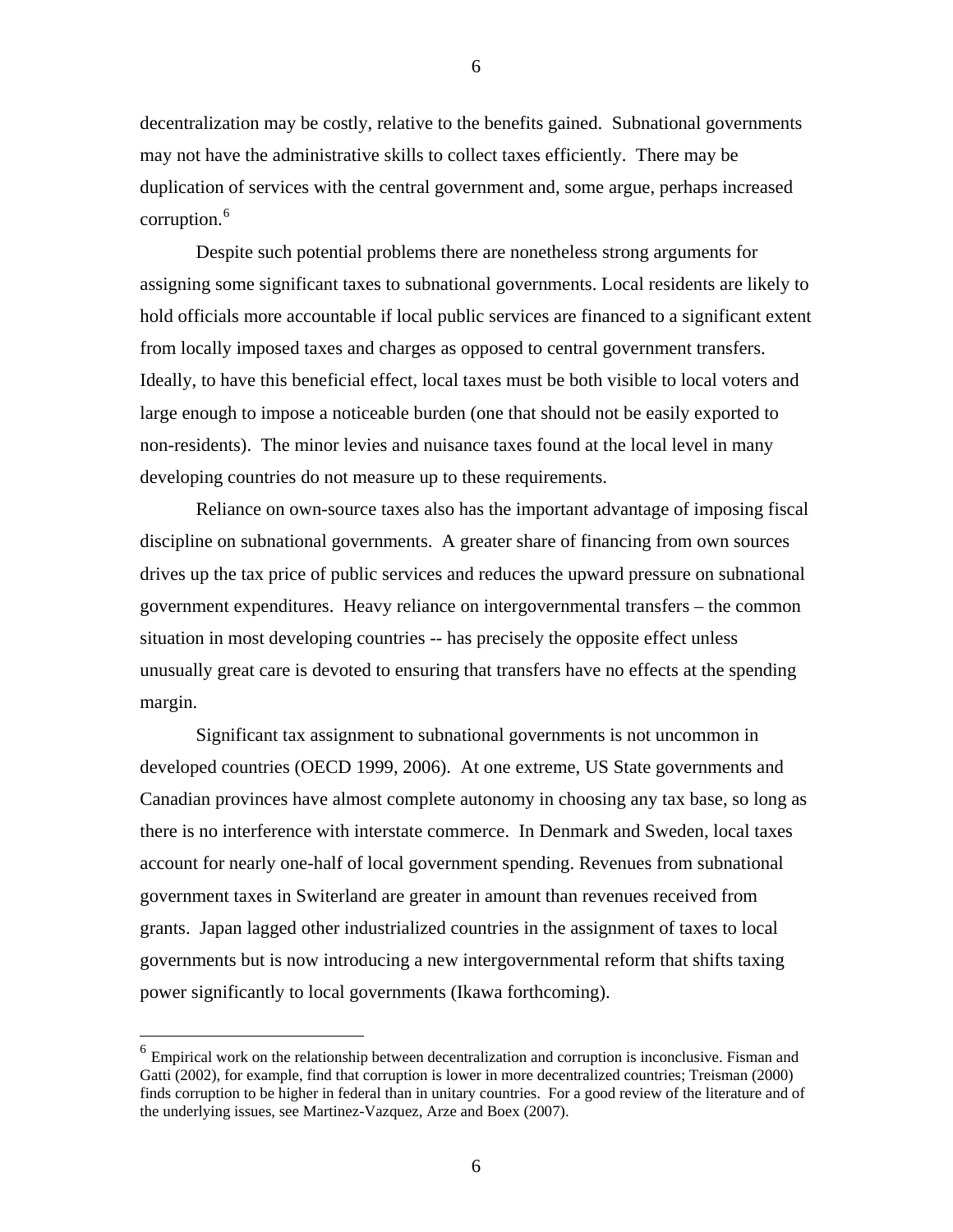In most developing countries, however, central governments have been reluctant to release taxing powers to subnational governments. The subnational tax share in total taxes in developing countries is only about 10 percent by comparison to 20 percent in industrialized countries. These figures have changed little in the last 30 years.<sup>[7](#page-6-0)</sup> Most subnational government expenditures in developing countries are financed through transfers. Even those taxes that are passed down are often costly and difficult to administer. For example, Pakistan gives its provincial governments the right to tax agricultural income, the consumption of services and property transfers. The result is a level of subnational government tax revenue that is less than one percent of GDP (Bahl, Wallace and Cyan 2008). Subnational governments in countries like Cambodia, China and Vietnam are equally starved of own source taxes and raise less than 5 percent of their total revenues from own sources (Taliercio 2005).<sup>[8](#page-6-1)</sup> In contrast, in a few developing countries, like the Philippines, Brazil, and Colombia, a third or more of subnational government expenditure is financed from own source revenues. In these cases regional and/or local governments usually have access to some form of taxation on business in addition to a property tax. We shall return to this point.

In the balance of this paper, we first discuss further the general question of what taxes are best levied by subnational governments and then turn to some important aspects of the major taxes that seem suitable for subnational governments in developing countries.<sup>[9](#page-6-2)</sup>

#### **What Taxes for Subnational Government?**

 Who should levy what taxes, and how effectively they can do so, has been a major issue in some countries. The correct revenue assignment in a multi-level government structure is by no means clear in principle, and is often controversial in practice. The fundamental problems are two. First, the central government can inherently collect most taxes more efficiently than can subnational governments. Second,

1

<span id="page-6-0"></span><sup>7</sup> Calculated from IMF, *Government Finance Statistics Yearbook*, various years, and from country studies (see Bahl and Wallace, 2005).

<span id="page-6-1"></span> $8\overline{8}$  For reasons we note later, these figures exclude national taxes "shared" with subnational governments.

<span id="page-6-2"></span><sup>&</sup>lt;sup>9</sup> User charges are a potentially important source of local government revenue but we do not discuss them in this paper.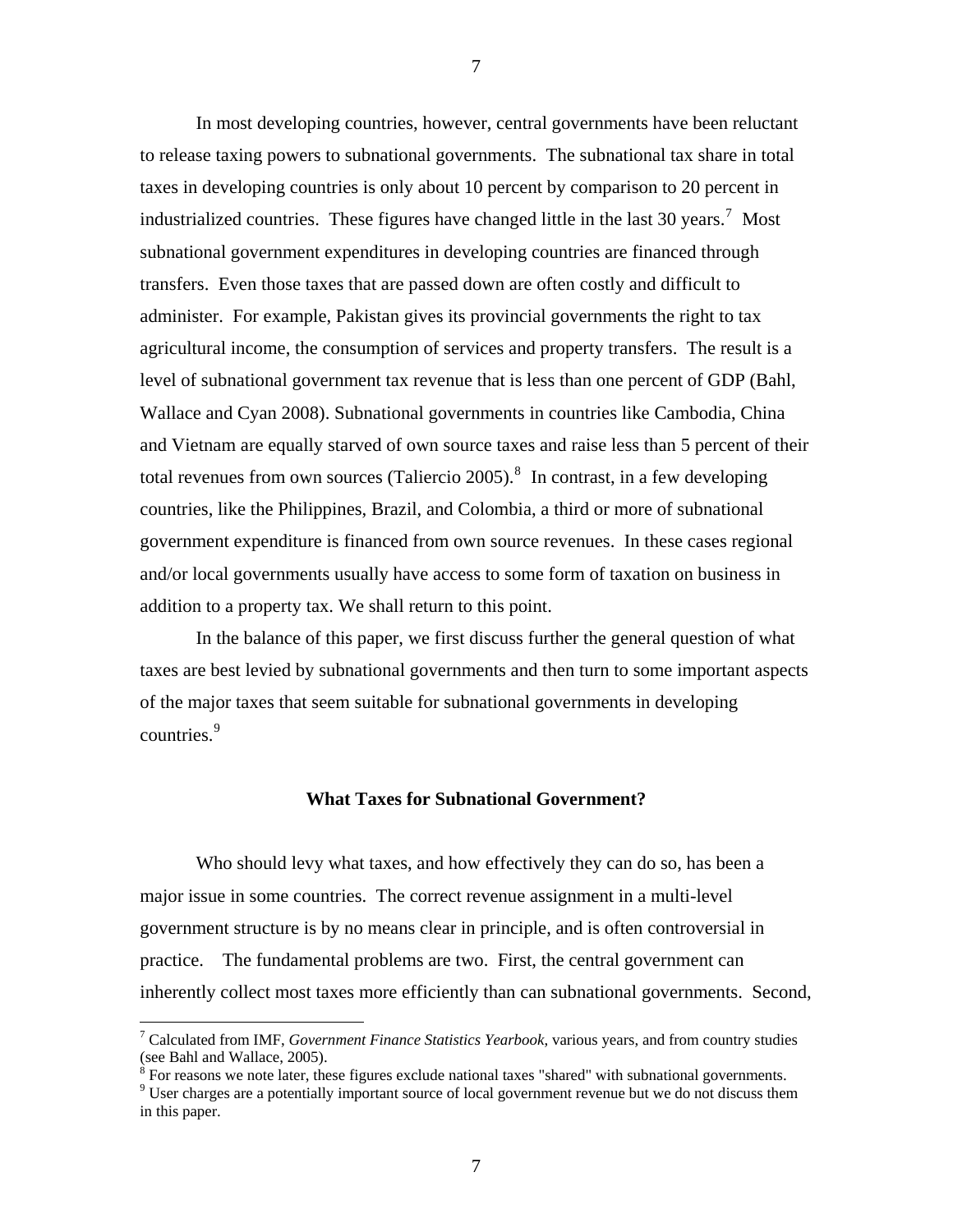the potential tax bases available to the latter vary widely from jurisdiction to jurisdiction. The first of these problems gives rise to vertical imbalance; the second produces horizontal imbalance.

 To some extent, as we discuss later, the first of these problems may readily be solved if variable surcharges on central taxes are feasible. However, even if vertical imbalance is resolved by adjusting revenue assignments, horizontal imbalance is invariably worsened by decentralizing taxing powers since those who have more to tax are obviously better off under this system than those less favored. Consequently, in countries where interjurisdictional disparities are, for whatever reason, of policy concern more decentralized taxes imply a need for more balancing transfers to poorer regions.<sup>[10](#page-7-0)</sup>

#### **What Is a Local Tax?**

1

 To clarify the discussion it may be useful to make clear exactly what we mean by a local (or regional) tax. A *completely* local tax might perhaps be defined as one that satisfies six distinct conditions:

(1) Local governments can decide whether to levy the tax or not.

(2) They can also determine the precise base of the tax.

(3) They can decide the tax rate.

(4) In the case of 'direct' taxes, they assess the tax imposed on any particular taxpayer.

(5) They administer the tax.

(6) They get to keep all they collect.

In the real world, however, many taxes may possess only one or two of these characteristics, and the "ownership" of the levy may be unclear.

 In Argentina, for example, although part of the proceeds of many taxes accrues to the provinces, the rates (and bases) of these taxes are determined by the national government, which also assesses and collects them. Such 'local' taxes are common in the developing world. For most purposes, however, such taxes are best considered to be

<span id="page-7-0"></span><sup>&</sup>lt;sup>10.</sup>As May (1969) argues, the "taste" for regional equalization may vary greatly from country to country. Compare, for example, the explicit interregional redistribution of the unemployment insurance system in Canada with the state-based (and hence non-equalizing) system of the United States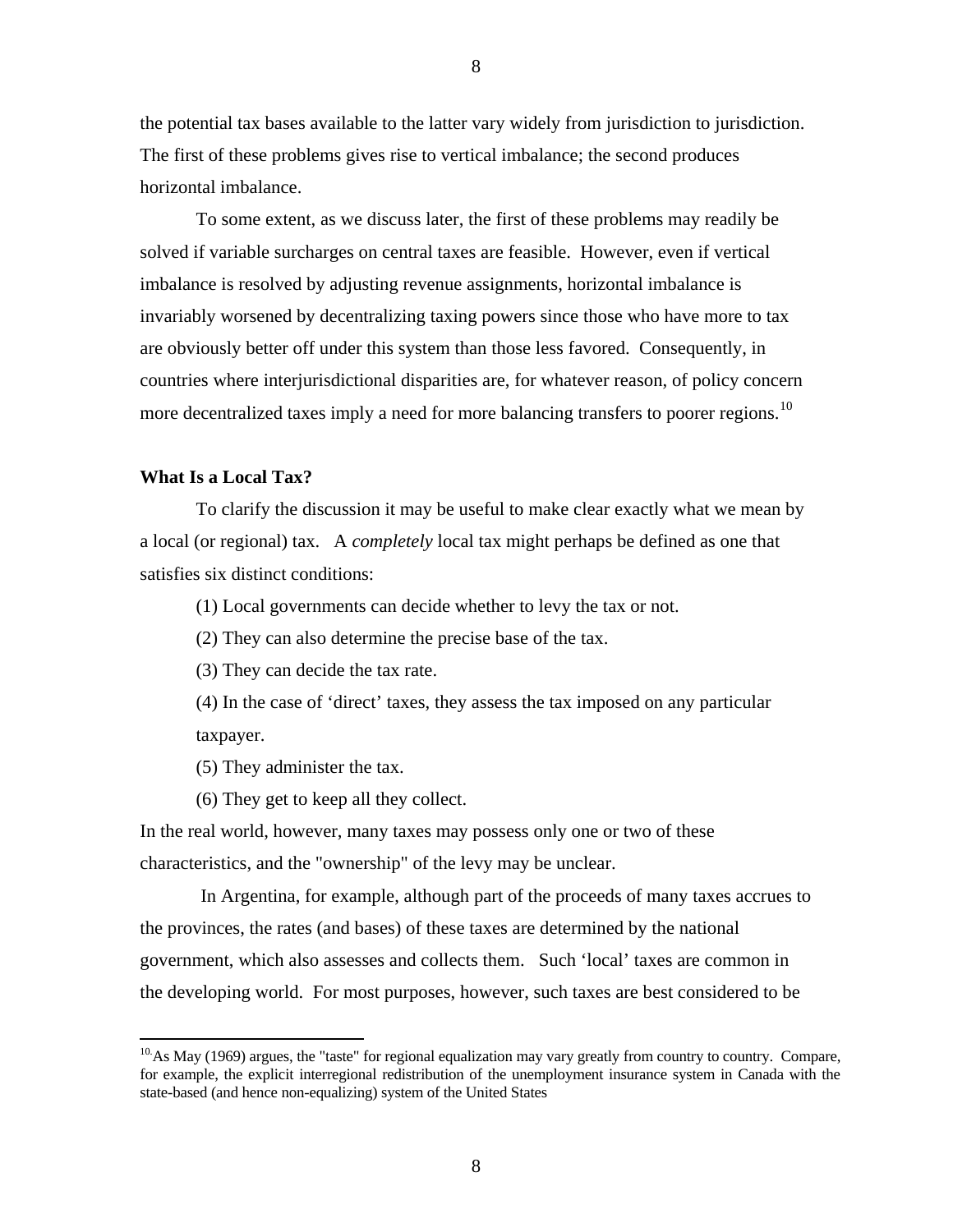central government taxes that are distributed (in whole or part) to local governments. This interpretation is particularly plausible when, as is often the case, there is little connection between the amount transferred and the amount collected locally (as in Germany). But it also holds to a substantial extent even when revenues are distributed on the basis of their point of collection (as in China).

 On the other hand, what looks to be a central tax coupled with a related transfer program may from some perspectives really be a local tax. If, for example, a local government can (a) decide whether or not to impose a particular tax, (b) determine the tax base, (c) set the tax rate, and (d) receives all the revenues, then even if the tax is collected by the central government, the only role the center plays is as a collection agent. With the exception that the base can be altered only by credits (against taxes due) and not by deductions or exemptions, this is essentially how the provincial personal income tax operates in most provinces of Canada for example. In effect, the provinces have simply contracted for the services of the central government as a collection agent. In this case, there is no intergovernmental transfer at all except in the narrowest accounting sense.

 Intermediate cases between these extremes may easily be found. In Brazil, for example, the states impose and collect their own VATs (ICMS), but the rate of the tax is set centrally. As mentioned above, in China VAT proceeds are shared with the regional governments on a derivation basis. In Québec, Canada, the federal VAT (the GST) is collected by the provincial government and the proceeds remitted to the federal government. In contrast, in three other Canadian provinces, provincial VATs are collected by the federal government and the proceeds remitted to the provinces in question. In which of these cases is subnational tax power the strongest? Both theory and experience suggests that it is in Canada -- especially in Québec but to some extent even in those provinces in which subnational governments do not collect their own VAT.<sup>[11](#page-8-0)</sup> Why? Because the most critical aspect of sub-national taxing power is who is politically responsible for setting the tax *rate*. All the accountability virtues of subnational taxation depend on local governments both having the authority to decide

 $\overline{a}$ 

<span id="page-8-0"></span><sup>&</sup>lt;sup>11</sup> Under the existing federal-provincial agreement, all three of the current provinces for which the federal government collects VAT must impose the same rate, but that rate can be altered at any time by agreement of a majority of the provinces. As Smart and Bird (2006) argue, there is no technical reason for this requirement: in principle any province should be able to alter its own tax rate.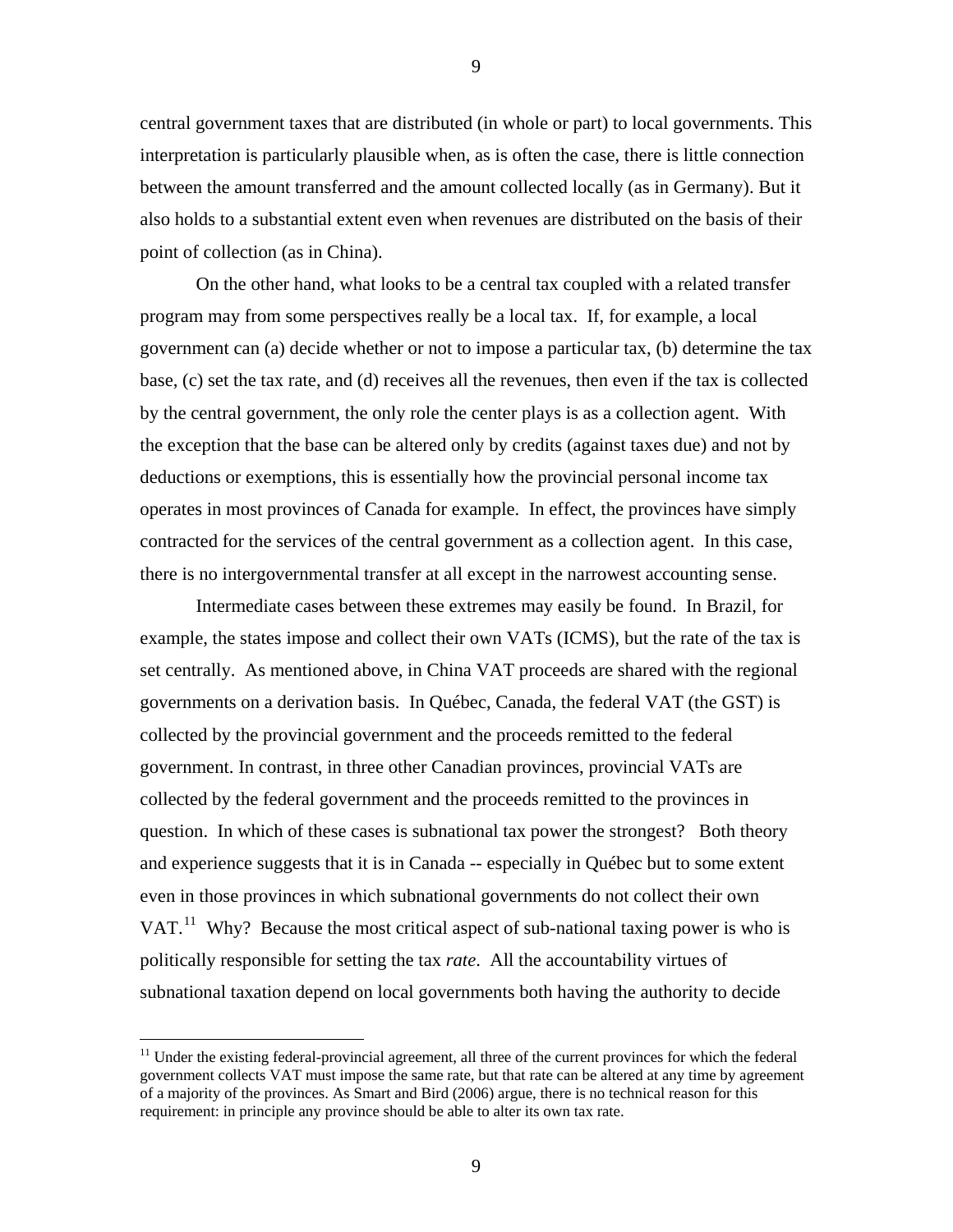how much revenue they raise and being openly responsible to their own citizens for doing so.

 This argument of course lends some support to the tendency noted above for subnational governments almost everywhere to be urged to make more use of property taxes, and criticized when they do not do so enthusiastically. The property tax is indeed a very good local tax up to a point. Unfortunately, that point generally falls far short of the task facing many subnational governments for reasons we discuss below.

#### **What Is a Good Local Tax?**

 Four basic principles for assigning revenues to subnational governments may be suggested:

- First, subnational taxes should not unduly distort the allocation of resources.
- Second, to the extent possible governments at all levels should bear signficant responsibility at the margin for financing the expenditures for which they are politically responsible.
- Third, ideally own-source revenues should be sufficient to enable at least the richest subnational governments to finance from their own resources all locallyprovided services primarily benefiting local residents.
- Fourth, to the extent possible, subnational revenues should burden only local residents, preferably in relation to the perceived benefits they receive from local services.

 Economists often emphasize the first of these criteria, non-distortion. Earlier, we have discussed the importance of the second criterion, accountability. The other two criteria listed are also important, however. The third focuses on the desirability of reducing vertical fiscal imbalance and hence the need for intergovernmental transfers: the lighter the load put on the intergovernmental fiscal system the more likely it is to be able to do its job adequately. Finally, the last criterion listed is obviously related to both reducing distortion and increasing accountability, but it also reflects another important aspect of an appropriate approach to subnational finance, namely, that the principal task of subnational governments cannot and should not be income redistribution. While local governments are often critical deliverers of services to the poor, they are seldom well-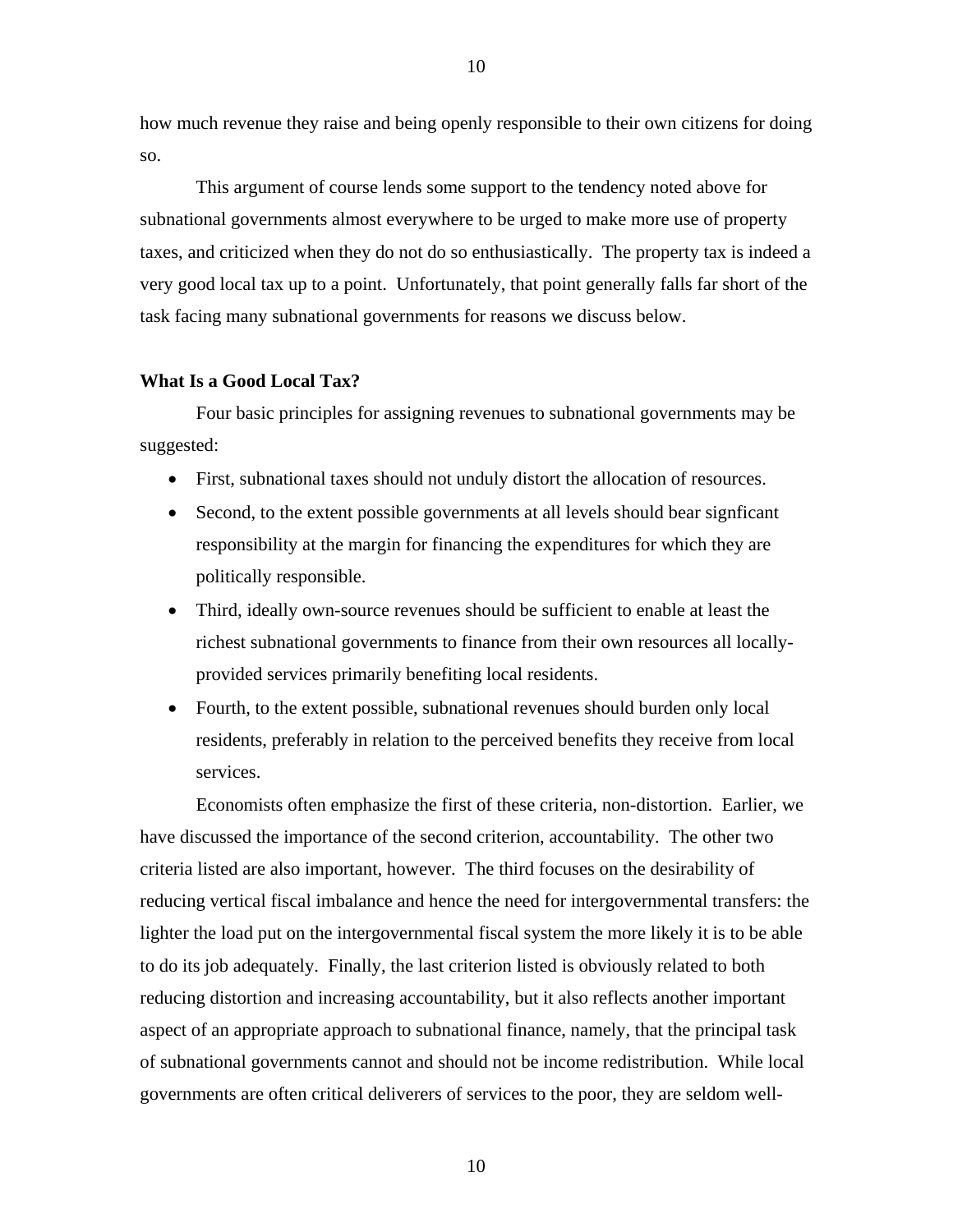suited to play any substantial redistributive role in terms of financing such services.<sup>[12](#page-10-0)</sup>

 Among the characteristics that might be sought in a subnational tax to meet these requirements are the following:

 [1] The tax base should be relatively immobile, to allow local authorities some leeway in varying rates without losing most of their tax base.

 [2] The tax yield should be adequate to meet local needs and sufficiently buoyant over time (that is, it should expand at least as fast as expenditures).

[3] The tax yield should be relatively stable and predictable over time.

 [4] It should not be possible to export much, if any, of the tax burden to nonresidents.

[5] The tax base should be visible, to ensure accountability.

[6] The tax should be perceived to be reasonably fair by taxpayers.

 [7] The tax should be relatively easy to administer efficiently and effectively. The cost of efficient administration should be a "reasonable" proportion of revenue collections.[13](#page-10-1)

 Not everyone would necessarily agree that all these characteristics are necessarily or equally desirable. For example, is it unequivocably good that subnational governments should be insulated from either the tax base consequences of their tax rate choices or from inflation? Moreover, the characteristics that may be sought in an ideal local tax from the point of view of local and central governments are not necessarily compatible. Both levels might perhaps agree that the tax base should be immobile, and perhaps also that the tax yield should be stable and adequate to meet local needs. On the other hand, central governments should be concerned to ensure that it is not possible to export much, if any, of the tax burden to non-residents and that the local tax base is visible to ensure accountability. Subnational governments are likely to view such attributes quite differently. Finally, since not all local governments are the same, in most countries the appropriate tax mix is likely to differ not only between regional and local governments but also between governments at each level of different sizes and

<span id="page-10-0"></span> $12$  For further development of (and caveats to) this argument, see e.g. Bird and Rodriguez (1999).

<span id="page-10-1"></span><sup>&</sup>lt;sup>13</sup> For further discussion of this point, see Gallagher (2004). Compliance costs must also be reasonable as emphasized by Evans (2003)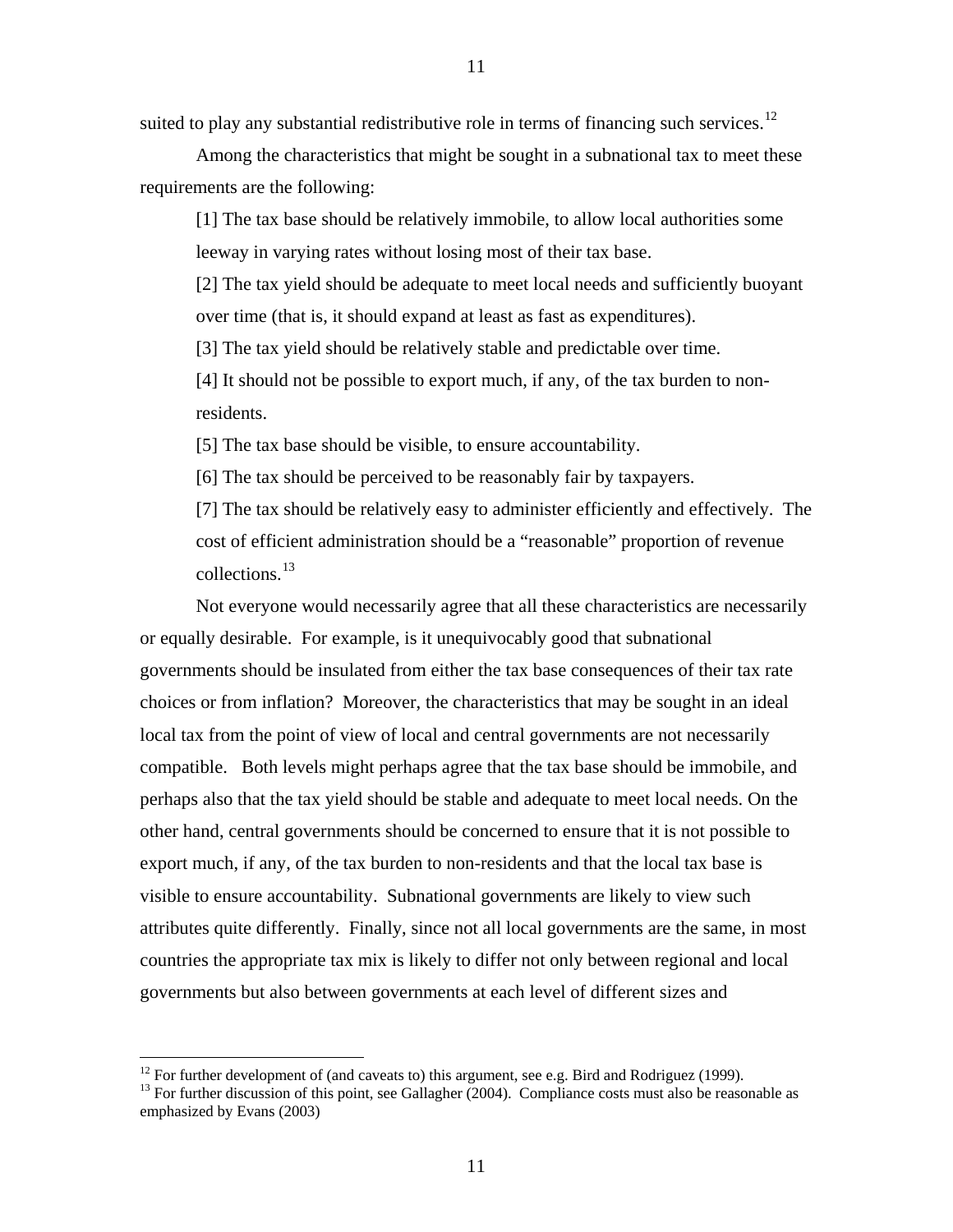complexities although we cannot discuss such asymmetry further here.<sup>[14](#page-11-0)</sup>

 In any circumstances, however, the key point is that unless local governments have some significant degree of freedom to alter the level and composition of their revenues neither local autonomy nor local accountability is meaningful. In particular, although this condition is seldom found in developing countries, some degree of rate flexibility with respect to a significant component of local revenues seems essential if a tax is to be both adequately responsive to local needs and decisions and an instrument to make is to make local leaders more accountable to their citizens.<sup>[15](#page-11-1)</sup>

12

 Some argue that a potential danger in permitting local governments even limited freedom to tax is that they will not utilize fully all the revenue sources open to them, thus allowing the level and quality of public services to deteriorate -- the infamous "race to the bottom." If intergovernmental fiscal structures are properly designed, this should not be a problem.<sup>[16](#page-11-2)</sup> If the service in question is one of national importance (research?) or one in which there is a strong national interest in maintaining standards (poverty alleviation? integrated national networks?), it should presumably be funded -- and the extent to which it is achieved, monitored -- by the central government. If it is not a matter of national interest, why should the central government be concerned?

 The result of such a system of local autonomy in taxation will be non-uniformity across local governments: some will have higher rates and some lower rates. Central governments bent on keeping the system uniform may not embrace this strategy. Decentralists, on the other hand, will note that local taxes are best viewed as benefit charges for local services that will properly both vary in quality and quantity as well as in the efficiency and cost with which they are provided from place to place.

 If local electors do not like what their local government does, or does not do, they can (try to) throw the rascals out at the next election. The freedom to make mistakes, and to bear the consequences of one's mistakes, is an important component of local autonomy in any country. Indeed, unless local governments are given some degree of freedom with respect to local revenues, including the freedom to make mistakes (for which they are

<span id="page-11-0"></span> $14$  For different treatments of metropolitan and rural areas, for example, see Slack (2007) and Bird and Slack (2008).

<span id="page-11-2"></span><span id="page-11-1"></span><sup>&</sup>lt;sup>15</sup> Weingast (2005) presents this as a critical component of "second-generation fiscal federalism." <sup>16</sup> For further discussion of grant design, see Bahl (2008) and Bird and Smart (2002).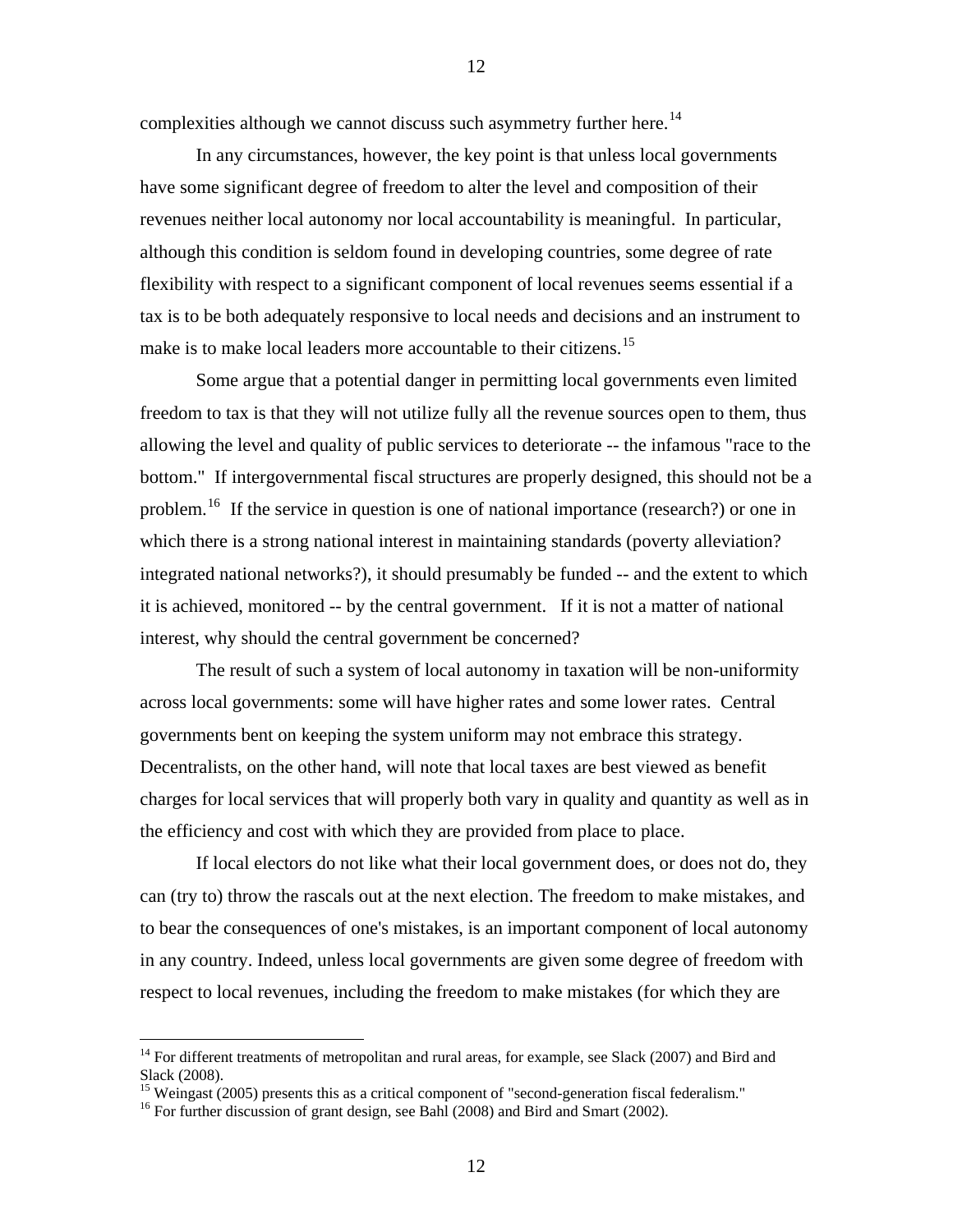accountable to their citizens), the development of responsible and responsive subnational government is likely to remain an unattainable mirage. Of course, if the conditions we mentioned initially -- effective democracy and adequate information -- are not satisfied, or if those who fail to collect local taxes or to spend revenues efficiently are bailed out by discretionary transfers, the rascals may not be thrown out but rather re-elected for their success in obtaining a larger share of other people's money. Countries that, for whatever reason, fail to set up an appropriately designed intergovernmental fiscal structure are likely to have both more problems in managing decentralization and less satisfactory policy outcomes.

13

 Another danger is that local governments may attempt to extract revenues from sources for which they are not accountable, thus obviating the basic efficiency argument for their existence. To avoid this problem, it may be desirable to take two steps. First, limit local government access to taxes that fall mainly on nonresidents -- such as most natural resource levies, pre-retail stage sales taxes and, to some extent, nonresidential real property taxes. Second, a uniform set of tax bases may perhaps be established for local governments (perhaps differing for different categories such as big cities, small towns, and rural areas), with a limited amount of rate flexibility being permitted in order to provide room for local effort while restraining unproductive competition and unwarranted exploitation. If inappropriate tax bases are assigned to subnational governments, wasteful competition and undesirable tax exporting are likely to result. On the other hand, is inadequate tax bases are assigned, the results are likely to be imposition of a variety of undesirable and distortionary fees, levies and informal charges often outside the normal budgetary process.<sup>[17](#page-12-0)</sup>

#### **Financing Regional Governments**

 The present assignment of taxes in most countries with important regional levels of government, such as India, Brazil, Pakistan, South Africa, and Russia falls short of ideal. One common problem is that there is a significant vertical imbalance between expenditures and revenues, with consequent implications for autonomy, efficiency, and

<u>.</u>

<span id="page-12-0"></span><sup>&</sup>lt;sup>17</sup> For two very different examples along these lines, see Prudhomme (1992) and Wong and Bird (2008).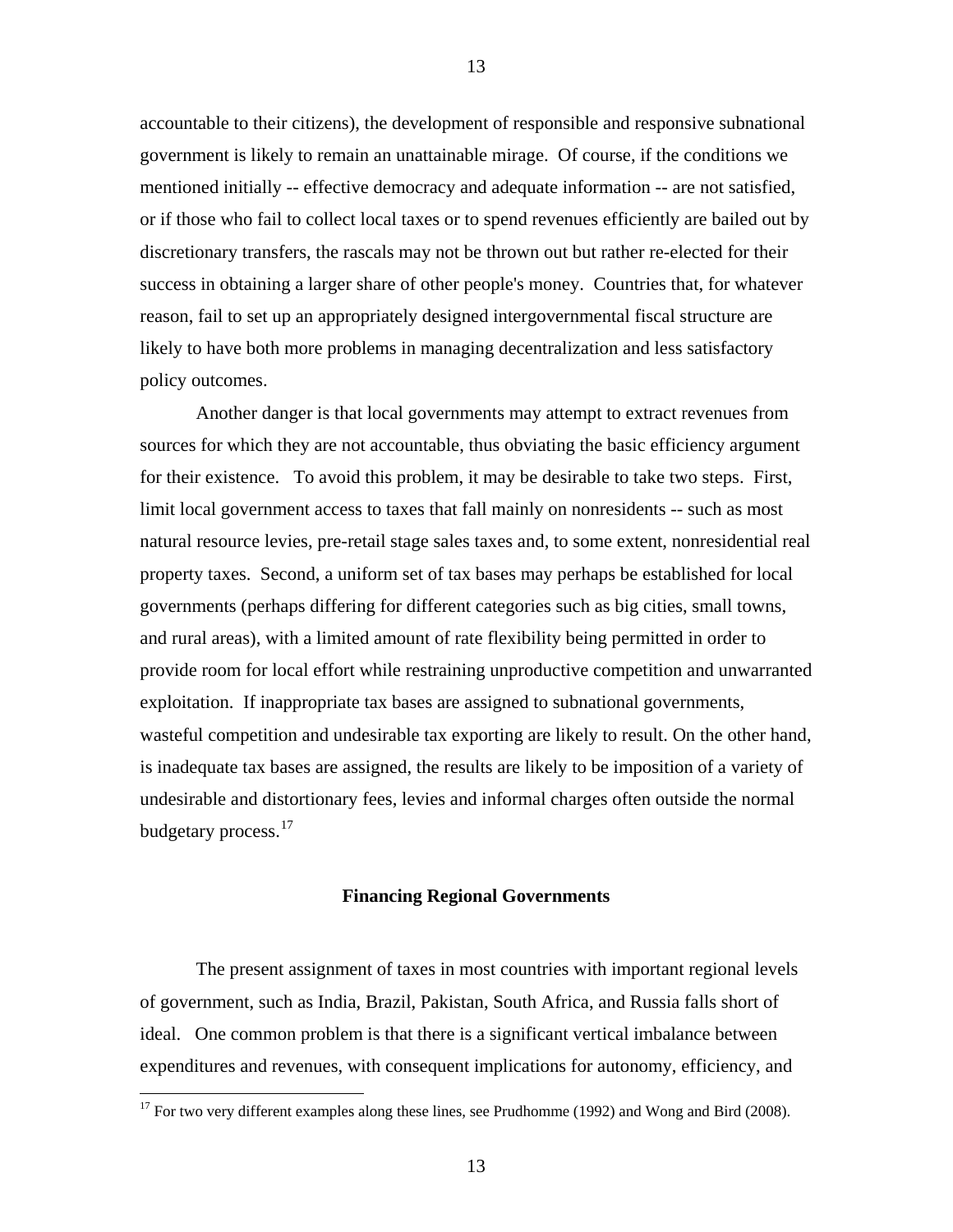accountability. Another problem is that the present confused and confusing system results in significant costs — costs of administration, costs of compliance, and costs arising from tax-induced inefficiencies in the allocation of scarce resources.<sup>[18](#page-13-0)</sup>

 As we have already discussed, in principle multi-tiered governments work best when taxes and the benefits of public spending are as closely related as possible — when those residing in a particular political jurisdiction both pay for what they get from the public sector and get what they pay for (that is, benefit from the expenditures financed by the taxes they pay). When citizens reside in several overlapping jurisdictions the "principle of fiscal equivalence" (Olson 1969) implies that they should pay taxes to each level corresponding to the benefits they receive from each jurisdiction. In this framework an essential purpose of intergovernmental transfers is to restore this equivalence, for example, when some benefits flow from one jurisdiction to another or (negatively) when some taxes levied by one jurisdiction are in fact paid by persons residing in another jurisdiction.<sup>[19](#page-13-1)</sup>

 Politics or considerations of administrative efficiency and feasibility may dictate that higher (or lower) levels of government impose certain taxes or carry out certain expenditures even when it would not be strictly appropriate to do on equivalence grounds. If adequate subnational taxes are made available, this "fiscal gap" (Boadway and Hobson 1993) argument for transfers disappears. If the richest units of government at subnational levels are essentially self-sufficient there is no case for universal intergovernmental fiscal transfers. Any grants from higher levels of government made for reasons of regional equalization in this system should be clearly *infra*marginal, so that all subnational governments face the full marginal tax price of the spending decisions for which they are responsible, thus yielding the hard budget constraint emphasized by such

 $\overline{a}$ 

<span id="page-13-0"></span><sup>&</sup>lt;sup>18.</sup>A particular problem arises in some countries because of the uneven geographical distribution of natural resources and the resulting severance of the link between "local" taxes and benefits when subnational governments are able to tax such resources, as is often the case. The ideal solution is of course to prevent them from doing so (Mieszkowski 1983), but if this is not possible, considerable care must be taken in designing other aspects of intergovernmental finance, particularly transfer systems, in order to offset the resulting distortion as much as possible. Unfortunately, although this problem is important in a number of developing countries, we cannot discuss it in detail here.

<span id="page-13-1"></span><sup>&</sup>lt;sup>19.</sup>Note that such transfers would be horizontal, between provinces or municipalities, and not between levels of government. A rare example of such a system in a developing country is the *Fondo Comun Municipal* in Chile.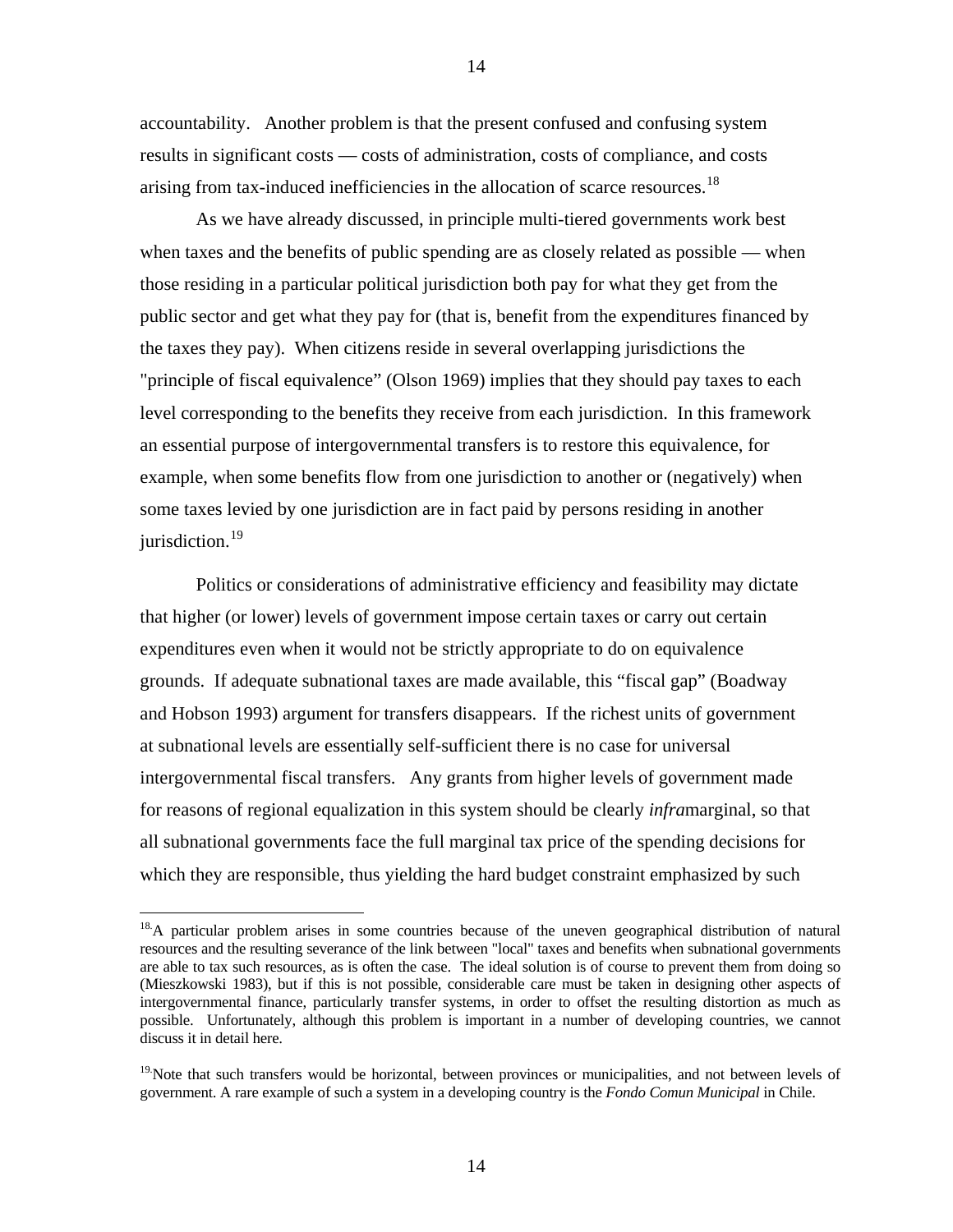authors as Rodden, Eskeland, and Litvack (2003).

 Good subnational taxes -- at both regional and local levels -- should thus in principle satisfy two main criteria. First, they should provide sufficient revenue for the richest subnational units to be essentially fiscally autonomous.<sup>[20](#page-14-0)</sup> Second, they should clearly impose fiscal responsibility at the margin on subnational governments. As we stressed earlier, the simplest and probably best way to achieve the latter goal is by allowing those governments to establish their own tax rates with respect to at least some major taxes.

15

 The most immediately important subnational revenue issue facing many larger countries is to develop a satisfactory revenue base for regional governments, that is, one for which those governments are politically responsible. While as we note below more can be done in the form of regional excise taxes, especially on vehicles and fuel, in most developing countries if regional governments have significant expenditure responsibilities, there are really only two important possibilities -- a surcharge on the central personal income tax (PIT) or a surcharge on the central value-added tax (VAT). If a country wants its local governments to be *both* large spenders *and* less dependent on grants, it must provide them with access to national tax bases. "Piggybacking" through surcharges seems to be the only viable way to do this while retaining an important element of political accountability. We discuss these issues further later.

 First, however, it should be stressed that an implication of this discussion is that three long-accepted principles governing subnational taxation need to be reconsidered and perhaps discarded:

 First, the conventional model of tax assignment, which in effect assigns all significant revenue sources to central governments, is clearly inappropriate for countries in which subnational governments, for whatever reason, account for a significant proportion of public sector spending. If such governments are to be big spenders, they must, in the interests of fiscal responsibility and accountability, also become

<span id="page-14-0"></span><sup>&</sup>lt;sup>20</sup>Of course this criterion does not preclude intergovernmental fiscal transfers not only to achieve the usual "spillover" objectives but also in order to ensure the adequate provision of certain services to "national standards."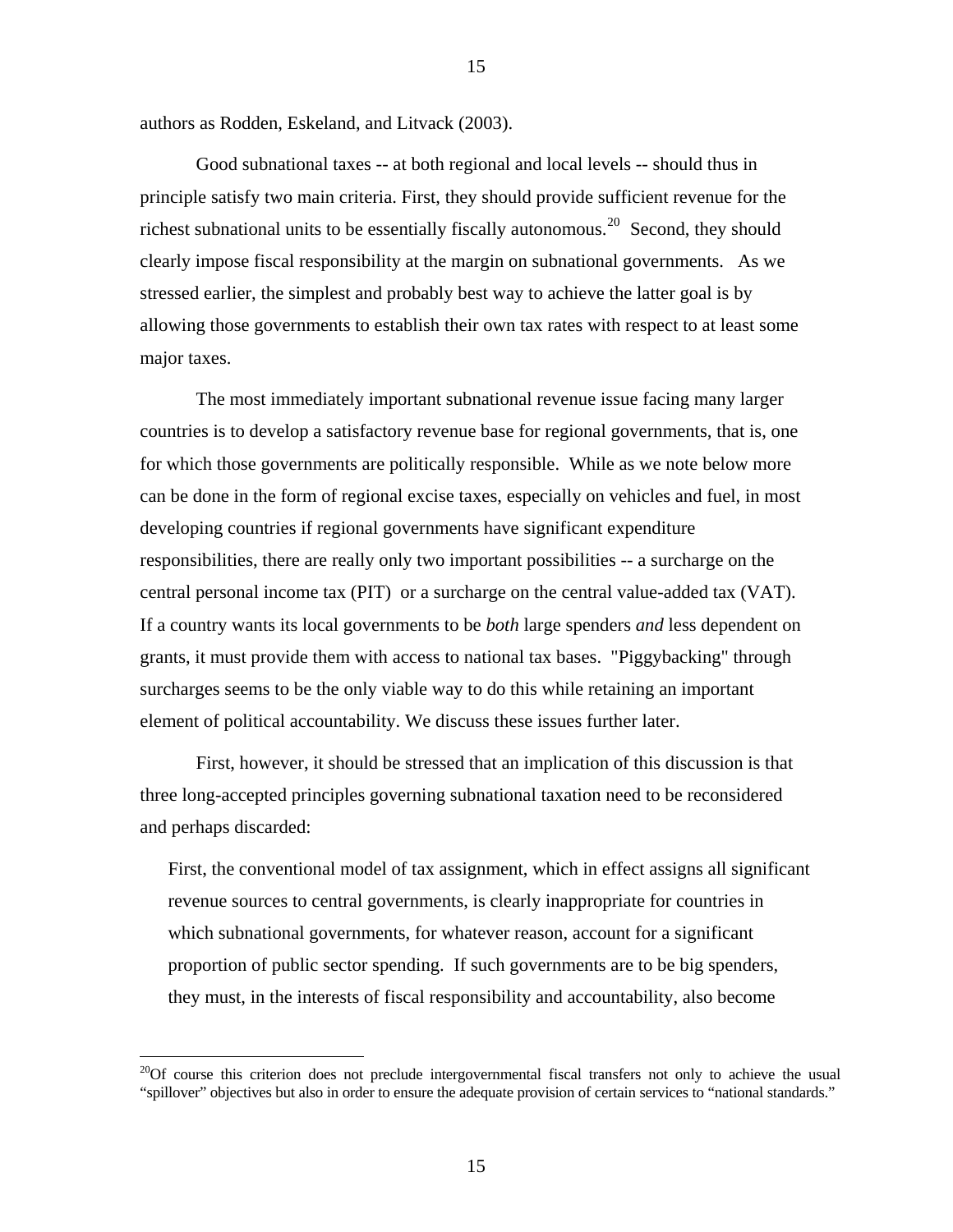16

bigger taxers.<sup>[21](#page-15-0)</sup>

 $\overline{a}$ 

 Second, the VAT is the key to central government finance in most developing countries (Bird and Gendron 2007). Central governments are obviously most reluctant to lose any control over this tax, and this understandable reluctance has, until now, been supported by the conventional wisdom that subnational VATs are not technically feasible. In certain circumstances, however, as we discuss below subnational VATs may be not only feasible but in some cases even desirable.

 Third, admirable as the property tax conventionally recommended for financing local governments is, experience has made it clear that this tax is difficult to implement. Moreover, it is unlikely to provide an adequate fiscal base in countries in which local governments have major spending responsibilities. One answer to the resulting fiscal dilemma facing subnational governments in some countries has been the proliferation of a variety of bad taxes on business. Partial relief from the resulting distortions may lie in the introduction of a better local business tax at a low and uniform rate.

Even major reforms along these lines would not, of course, solve all the problems of establishing sound and workable regional and local tax regimes in developing countries. Such reforms would, however, at least move matters in the right direction.

#### **Taxing Real Property**

 However subnational tax systems may develop in the future in developing countries, right now much can and should be done to strengthen the deficient property taxes already in place in most countries (Bahl, Martinez-Vazquez and Youngman 2008; Bird and Slack 2004). The tax should be simplified and applied uniformly. Cadastral maps should be updated, and valuations made more consistently and currently. Improved use should be made of flows of information from property registries, local building

<span id="page-15-0"></span><sup>&</sup>lt;sup>21.</sup> In principle even subnational governments that depend heavily upon intergovernmental transfers may spend such funds efficiently and responsibly *provided* that budget constraints are hard and that local decision-makers bear the full consequences of their decisions at the margin. Since few, if any, developing (or other) countries are likely to achieve such perfection, the better part of wisdom would seem to be to follow the advice in the text to the extent possible.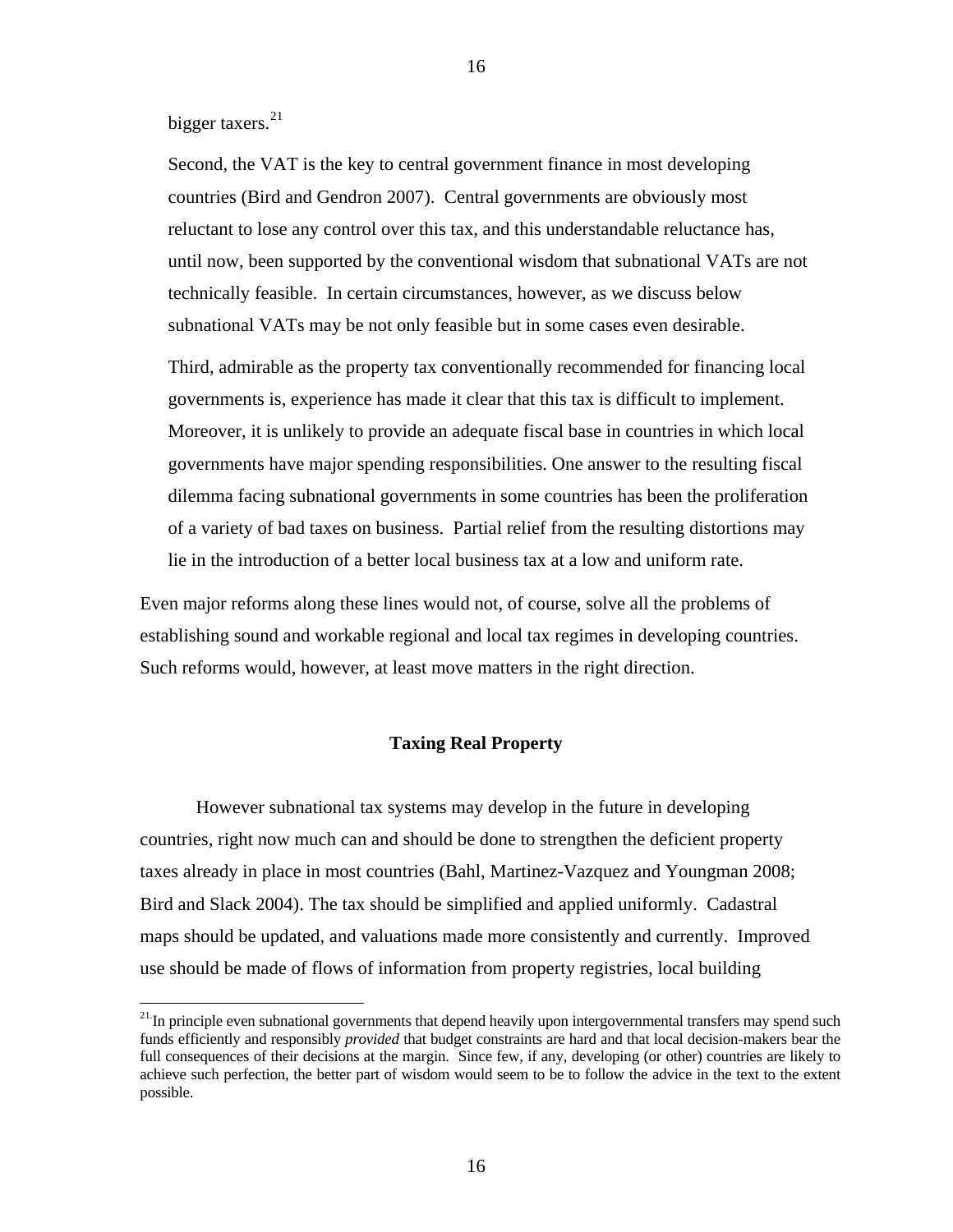license authorities, public utilities, etc. In addition, as Dillinger (1991) noted, from a revenue perspective, relatively more attention should generally be paid to improving the "sharp end" -- collection and enforcement -- compared to the technically more costly (and less immediately productive in terms of revenue) mapping and surveying of the tradtional cadastral approach.

 For decades, local governments around the world have been told that the only appropriate general tax source for them is the real property tax (in effect as a sort of generalized user charge).<sup>[22](#page-16-0)</sup> As we have noted earlier, however, the property tax alone is unlikely to be able to do the job that needs to be done, particularly in big cities and at the regional level. Even in the most sophisticated countries, local property taxes seldom yield enough to finance all local services.

 No developed country that depends significantly upon property taxes for local fisal resources has a local government sector that accounts for more than 10 percent of total public spending (Bird and Slack 1991). Property taxes seldom account for more than 20 percent of local current revenues -- or less than 1 percent of total public spending -- in developing countries (Bahl and Martinez-Vazquez 2007). The property tax is a useful, even a necessary, source of local revenue, but it cannot easily provide sufficient resources to finance a significant expansion of local public services in most countries. Indeed, many countries have been hard-pressed even to maintain the present low relative importance of property tax revenues.

 Even a well-administered local property tax is unlikely to provide sufficient revenue to finance major social expenditures (education, health, social assistance) except perhaps in the richest (and usually largest) communities -- and even then usually only in part. To the extent that it is desirable for governments to finance from their own revenues the services they provide, either subnational governments financed by property taxes are confined to providing such minor local services as street cleaning and refuse removal, or they are heavily dependent on transfers from higher levels of government. This pattern is seen with respect to local governments even in most developed countries, including the

<span id="page-16-0"></span><sup>&</sup>lt;sup>22.</sup>The classic arguments for the property tax as a "user charge" may be found in Vickrey (1963) and Netzer (1973). For a more recent view, see Fischel (1992).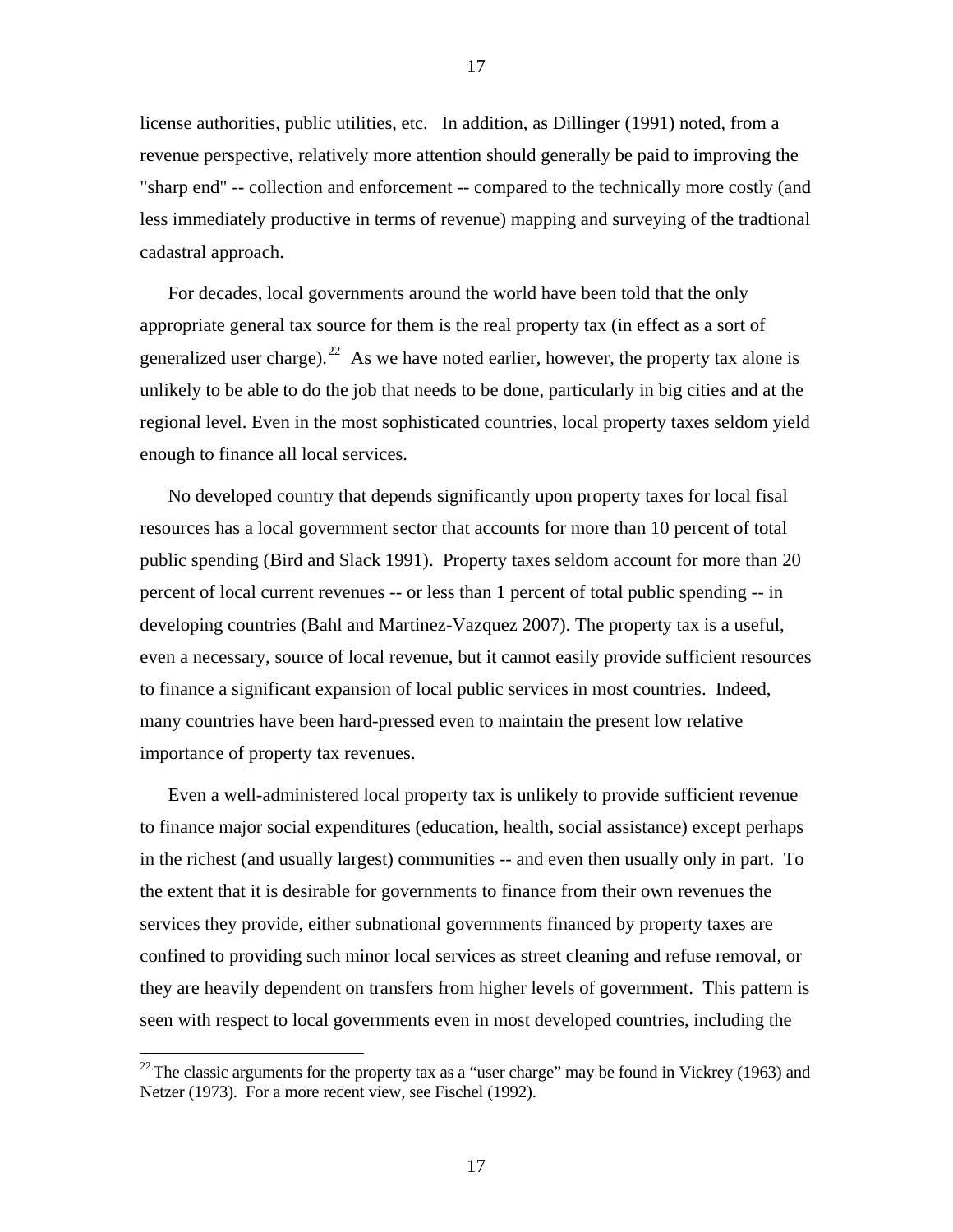relatively few in which the property tax is the mainstay of local finance. In the OECD countries, when local governments are not dependent on national transfers, they invariably either impose significant direct taxes on business or levy surcharges on national income taxes.

18

 The conventional argument for reliance on property taxes does not take adequately into account the existence in some countries, especially larger ones, of important regional (intermediate) levels of government that play a major role in financing social expenditures. Even if *local* governments are able to finance local services adequately through property taxes and user fees on residents, *regional* governments that are responsible for social and human capital services are unlikely to be able to do so. Moreover, in at least some developing countries higher level governments in may have pushed the property tax so much that other, good options for local government finance have not been developed. The reasons for this vary from country to country, but the fear of tax base competition on the part of central governments is probably high on the list in most countries.

 The case for property taxes as the primary source of local revenues is thus to some extent flawed. It is true that buildings cannot easily run away and hide from tax officials. But it is equally true that valuation is an art, not a science, and there is much room for discretion and argument with respect to the determination of the base of the tax. Other problems arise from property tax administration. As a rule, for example, property is supposed to be assessed on the basis of its market value, usually defined as the price struck between a willing buyer and a willing seller in an arm's length transaction. Even in countries with well-developed property tax systems, discrepancies arise between assessed values and market values within classes of property, between classes of property, and across municipalities for both political and technical reasons. Since taxpayers can easily compare their property taxes with those of similar properties in their neighborhood, such discrepancies lead both to costly appeals and to general pressure for tax relief. Although the assessment and collection of property taxes can certainly be improved in most developing countries, it is difficult to administer this tax equitably in a rapidly changing environment, and it is always difficult to increase revenues from this source very much or very quickly.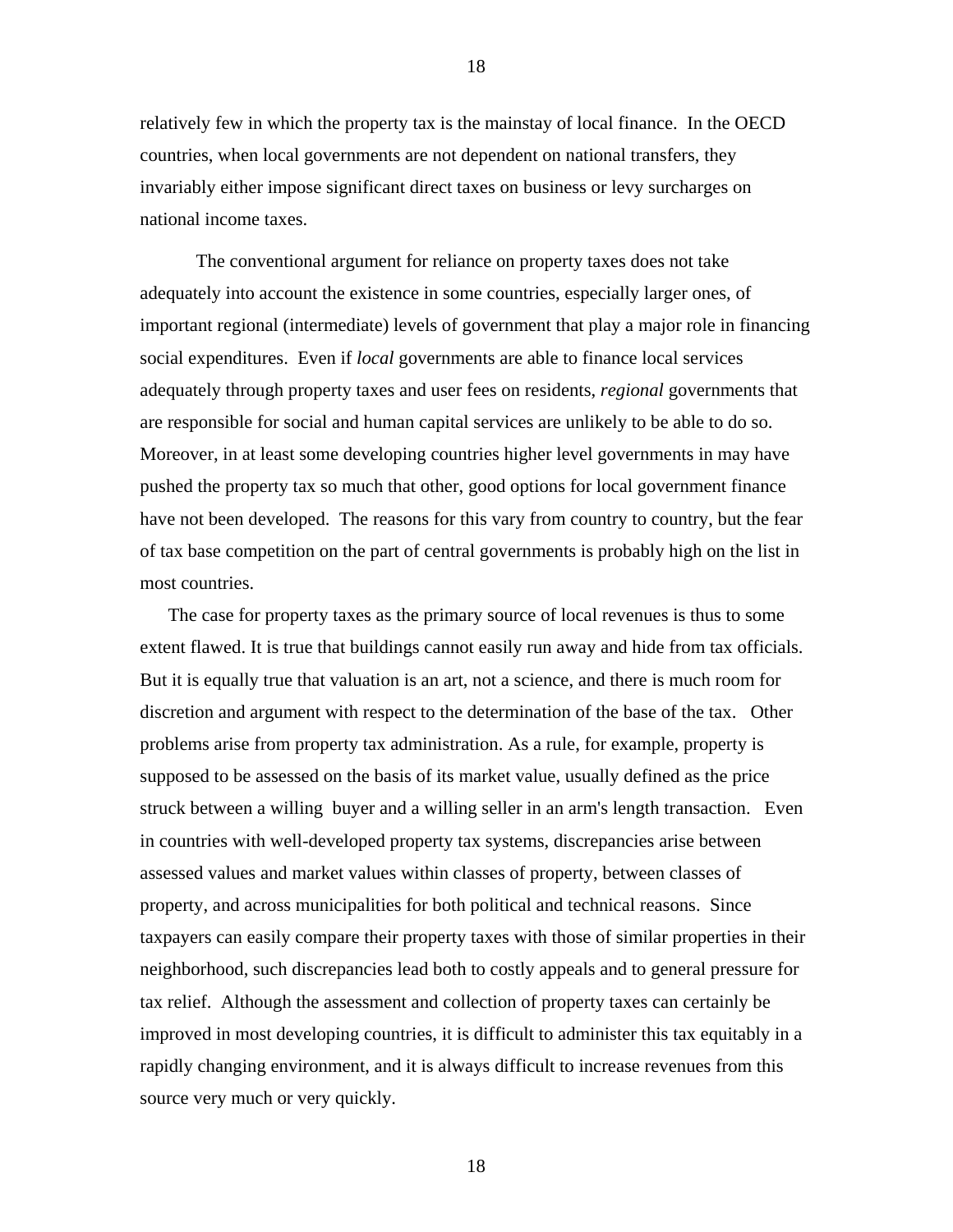Moreover, taxpayer resistance to the property tax seems to increase exponentially with increases in the tax burden. One important reason for widespread resistance to the property tax is simply because it is a very visible tax. The tax generally has to be paid directly by taxpayers in periodic lump sum payments. Taxpayers who pay taxes directly to government tend to be more aware of the size of their tax bill than those whose takehome pay is reduced by weekly or monthly tax deductions. The need to make periodic large payments adds to the accountability and responsibility of governments, but it also increases the sensitivity of taxpayers to even nominal increases in taxes.

19

 In addition, since the base of the property tax does not increase automatically over time, the periodic nominal increases needed even to maintain real revenues when price levels rise require increased tax rates. Confronting people with the cost of government is a virtue of the property tax in terms of political accountability. The downside from the government's point of view is the visibility of nominal tax increases and the accompanying political resistance.

 Finally, property taxes best finance such local services as roads and garbage collection. The quantity and quality of these services (or their absence) is thus readily linked to the property tax. When potholes develop in their street, taxpayers are understandably quick to question the taxes that supposedly finance street repair. Again, a feature that in principle makes the property tax a good source of local government revenue makes it especially vulnerable to political resistance in practice. It is not surprising that academics tend to be fonder of the property tax than are the politicians who actually have to impose it.

 For such reasons, experience around the world suggests that the political costs of reliance on residential property taxes are so high that no government with access to politically "cheaper" sources of finance will willingly do so. Transfers (other people's money), borrowing (a problem for the next government!), and taxes on business that can largely be exported are all, from the perspective of subnational governments, politically preferable to confronting local citizens with the true costs of the decisions made by their governments. Moreover, even academics may not be quite so fond of the tax when they realize that political realities mean that increases in property taxes are often concentrated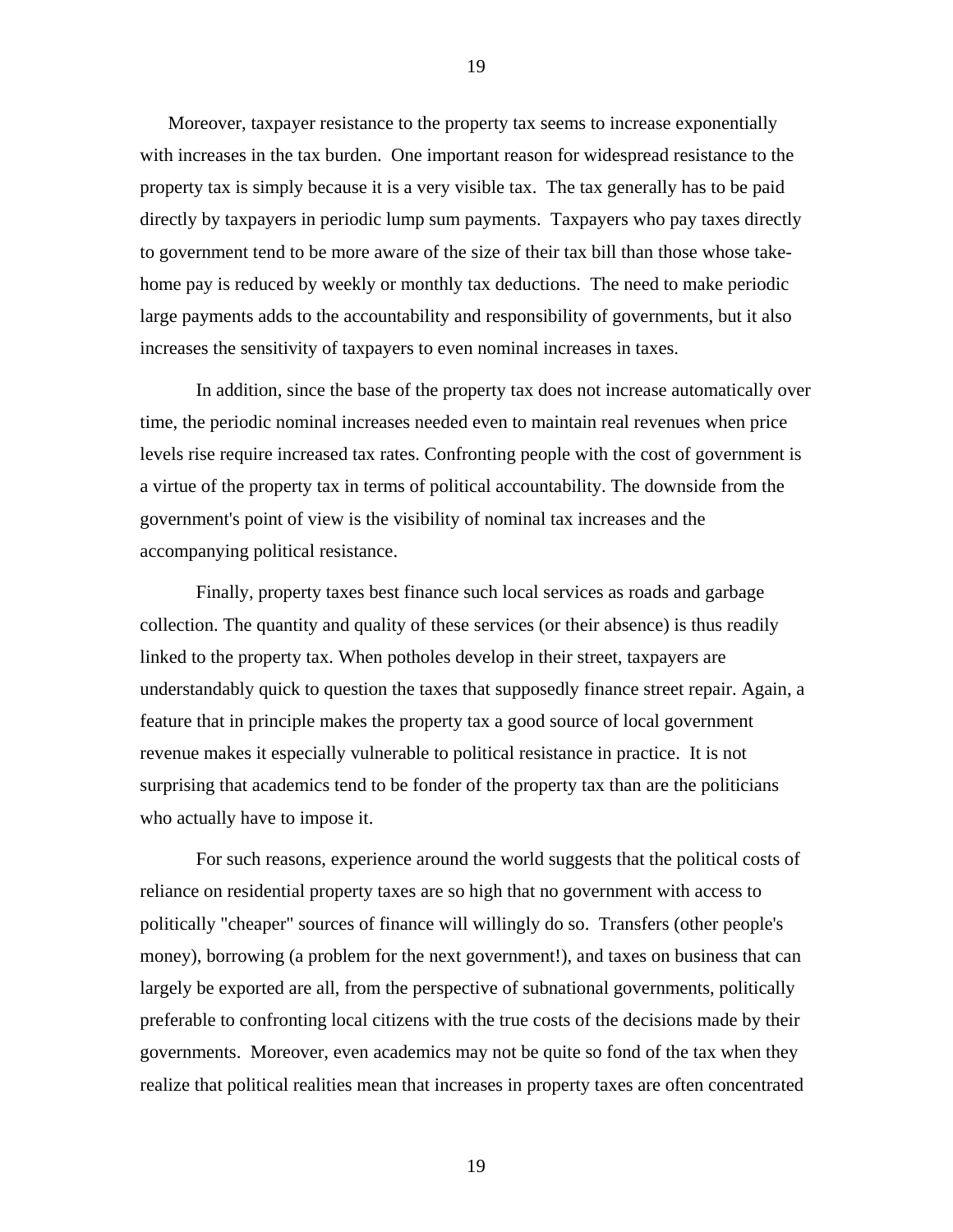primarily on those nonresidential properties which most lend themselves to tax exporting, thus undercutting one of the principal arguments for local use of this tax base.

 The temptation to indulge in politically painless but economically inefficient "tax exporting" suggests that constraints should be placed on differential local taxation of nonresidential property.<sup>[23](#page-19-0)</sup> As we discuss below, some local business taxation may be justified on benefit (efficiency) grounds. But such taxes should always be regulated to preclude localities from attempting to shift the costs of services to outsiders.

 In any case important policy reforms are needed in most developing countries to turn the property tax into a responsive instrument of local fiscal policy:

- First, and most importantly, as we emphasized earlier, local governments must be allowed to set their own tax rates. Few developing countries currently give local governments much freedom in this respect. Where the power is given, it is often not used because intergovernmental transfers are generous. Pakistan, Philippines and Japan are examples here.
- Secondly, the tax base must be maintained adequately. In countries where inflation is a concern, some form of index adjustment of assessments may be advisable. Colombia is an example.
- Third, if the system is done centrally, assessing agencies sometimes must be provided direct financial incentives to keep local tax bases up to date. Again, Colombian experience illustrates the point.
- Fourth, attention must be paid to the reform of property transfer taxes. In developing countries transfer tax rates tend to be high, which encourages underdeclaration of sales values and compromises the data base necessary to do proper

<u>.</u>

<span id="page-19-0"></span><sup>&</sup>lt;sup>23.</sup> Studies in the U.S. (McLure 1967) and Canada (Ballantine and Thirsk 1982), where residential property taxation is especially important, suggest that "exporting" local taxes on business is both a common and an important phenomenon. It seems unlikely to be less so in developing countries in which businesses often pay 80% or more property taxes.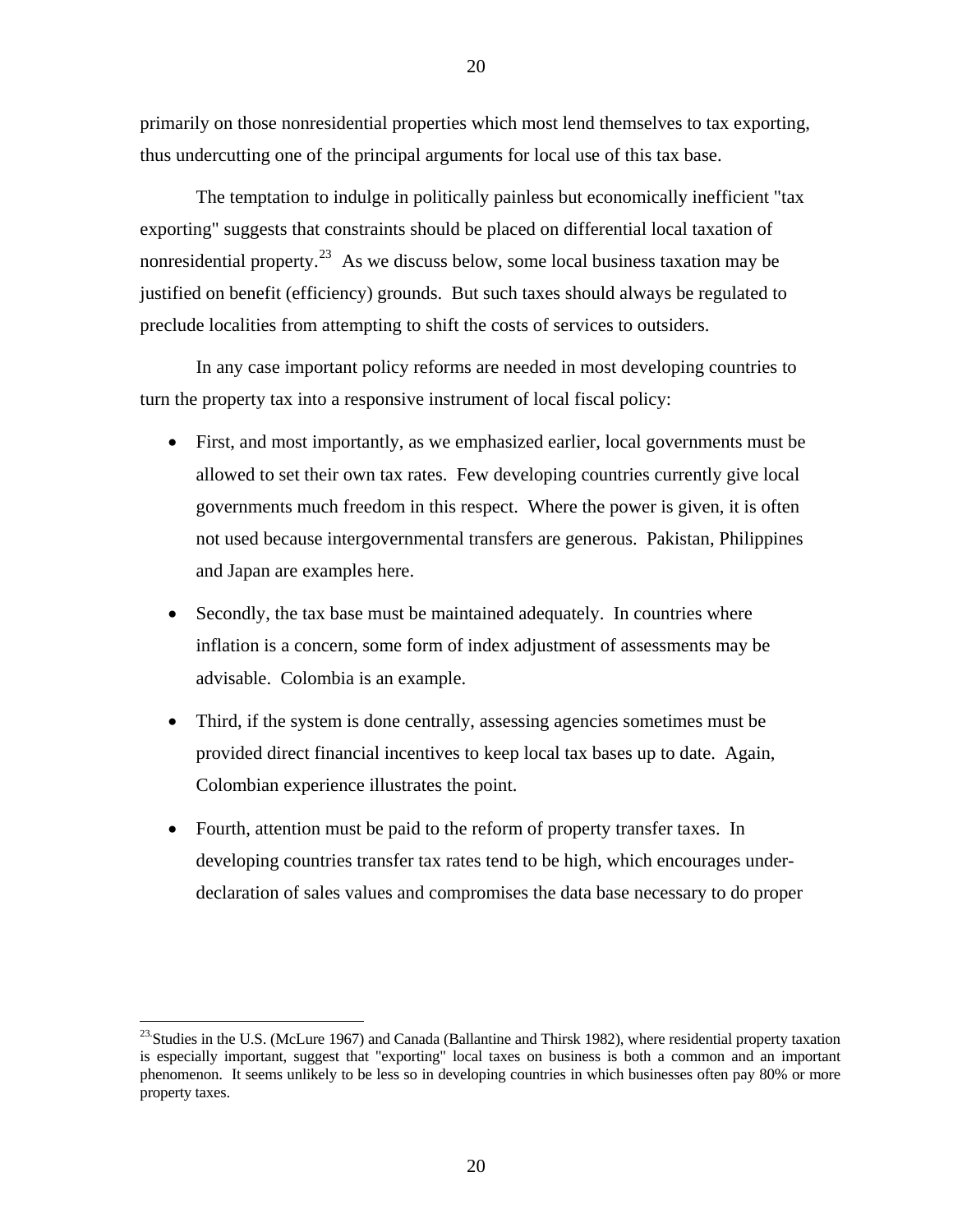valuation for the annual property tax.<sup>24</sup>

• Finally, procedural reforms are often needed to improve collection efficiency, valuation accuracy, and the coverage of the potential tax base.

21

None of these steps is easy, but countries that want to have local governments that are both responsive and responsible must follow this hard road. There are no short cuts to successful local property taxation. $^{25}$  $^{25}$  $^{25}$ 

 Nonetheless, a low-rate uniform property tax has an important role to play in financing local governments, whether rural or urban.<sup>[26](#page-20-1)</sup> Moreover, other "land-based" subnational taxes -- for example, betterment taxes and even transfer taxes to a limited extent -- may be both feasible and, in moderation, desirable although again we cannot discuss these levies further here. Without disparaging the potentially more important role that property taxes can and should play in financing local governments in many developing countries, if regional (including metropolitan) governments are expected to play any significant role in financing "soft" services (education, health), it seems clear that as a rule they will need to have access to at least some more elastic and broad based revenue sources.

#### **Excise Taxes**

 Among the taxes that might be considered at the regional (as opposed to the local) level are excises, payroll taxes, corporate income taxes, personal income taxes, payroll taxes, retail sales taxes, and value-added taxes (VATs). Largely on administrative and efficiency grounds, McLure (1997) suggests that excise taxes are a potentially significant source of regional revenue. Such taxes are both easily administered by regional governments and lend themselves to regionally-differentiated rate determination.

 $24$  Moreover, unlike property taxes which provide an incentive to make better use of one's property in order to generate the resources to pay the tax, transfer taxes discourage sales and hence the transfer of property to more economically productive uses.

<span id="page-20-0"></span><sup>&</sup>lt;sup>25</sup>In addition, the extent to which area-based systems, which usually substantially reduce the elasticity of this revenue source, seem to be becoming increasingly popular in a number of countries around the world is reason for concern (Slack 2006).

<span id="page-20-1"></span><sup>&</sup>lt;sup>26</sup> As Bird and Slack (2004) argue, progressive property taxes (like those in Argentina) make little sense.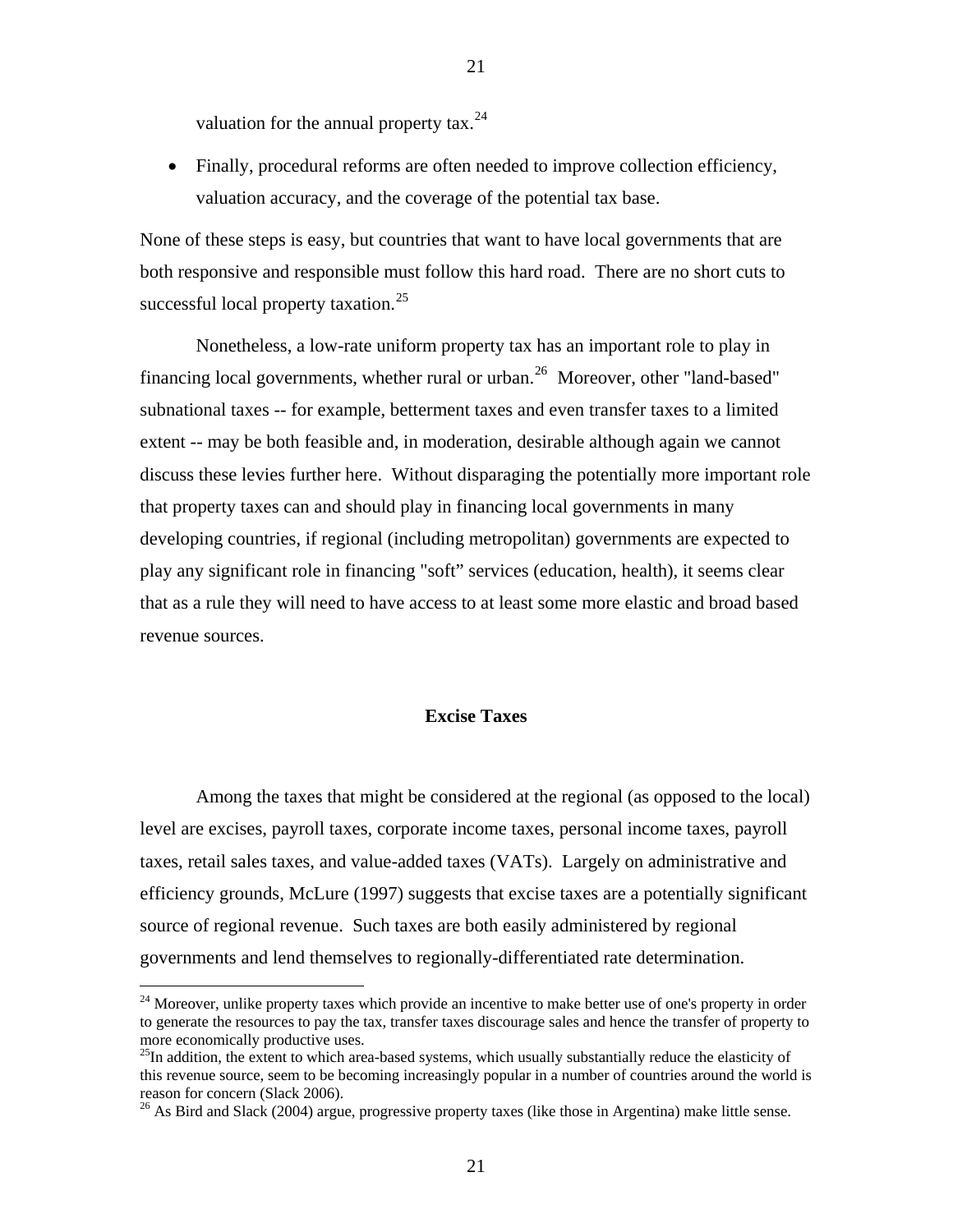Moreover, in terms of efficiency, regional excise taxes, if applied on a destination basis, should have little distortionary effect. Finally, it is sometimes argued that there is at least some benefit argument for excises -- for example, on alcohol and tobacco to the extent that regional governments are responsible for health expenditures and on vehicles and fuel to the extent that they are responsible for roads.

 There is of course something in all these arguments, although in some instances not all that much. The benefit case for "sin" taxes, for example, is weak in general (Cnossen 2005). Moreover it is not always that easy to impose regionally differential taxes without serious distortions as well as substantial administrative and compliance costs and dangers of evasion. Finally, it does not seem particularly desirable to tie regional finances in any substantial way to such inelastic levies when the pressure on those finances comes largely from elastic expenditure demands for health and education.

 Undoubtedly, the strongest economic and administrative case for regional (and perhaps even local) excises is with respect to vehicle-related taxes (Bahl and Linn 1992). Such taxes should certainly be exploited more fully than is commonly the case in most developing countries. The most important tax on automobiles from a revenue perspective is the fuel tax, which is also the simplest and cheapest form of automotive taxation from an administrative perspective. Although central governments too like to exploit this source of revenue, in principle fuel taxes can equally well be levied at the regional level. Different regions could impose different taxes, if they chose to do so, subject of course to the constraint that they would not likely be able to differ much from the rates imposed by their neighbors given the mobility of the tax base. Administratively, differential provincial fuel taxes can as a rule be imposed at the refinery or wholesale level, with the refiner or wholesaler acting a collection agent for the states, remitting taxes in accordance with fuel shipments.

 Fuel taxes are related both to road usage and to such external effects of vehicles as accidents, pollution and congestion, but not in any very precise way. To the extent that automotive taxation is intended to price either the utilization of publicly-provided services or externalities, fuel taxes are a very crude instrument. Toll roads and an appropriate set of annual automobile (and driver) license fees can in principle serve this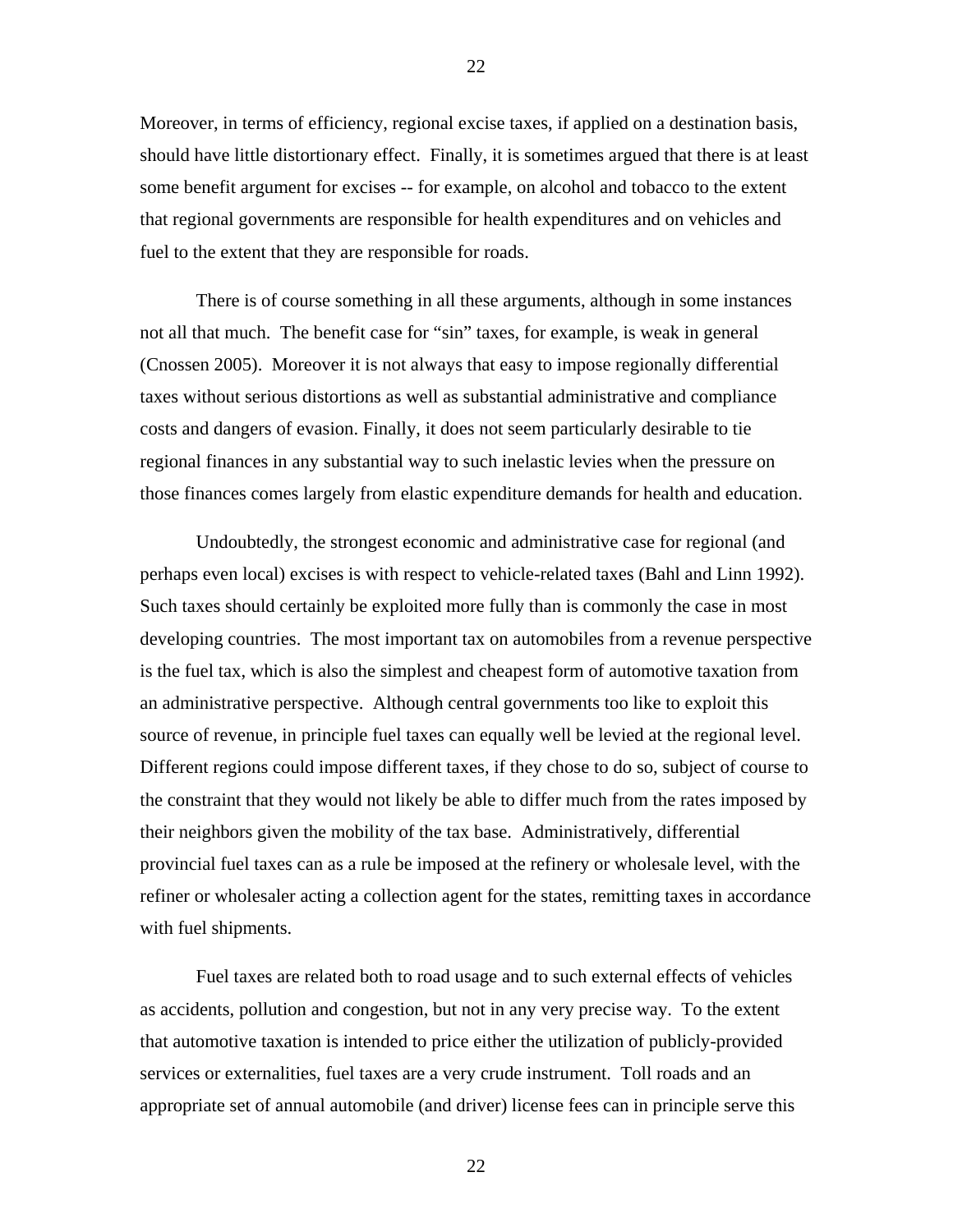benefit tax function much better. For example, vehicle license fees might be based on such features as the age and engine size of vehicle (older and larger cars generally contribute more to pollution), location of vehicle (cars in cities add more to pollution and to congestion), and especially the axle-weight of the vehicle (heavier vehicles do exponentially more damage to roads and require roads that are more costly to build). Similarly, even drivers licenses could, like insurance premiums, be related to driver records (20 percent of drivers are responsible for 80 percent of accidents) or, as a crude proxy, to age and sex.

23

 Subnational taxation of motor vehicles is fundamentally a good idea. Careful study of the appropriate design of the automobile tax system is needed, however (Smith 1991). In most countries, both more revenue and better economic effects could be achieved through a revised system of automotive taxation. Subnational revenues could be further boosted by giving states access to the fuel tax (through surcharges). Indeed, automotive (and fuel) taxation is often the only tax available subnational governments that is likely to have greater than unitary income-elasticity, thus matching this aspect of some of the key services (education, health) for which regional --and even local - governments are increasingly responsible in many countries. Nonetheless, automobile taxation alone cannot do the job.

#### **Personal Income Taxes**

 If more subnational "own-source" revenue is desired -- either to expand the size of subnational activities or to make subnational governments more self-reliant -- OECD experience suggests there is much to be said for supplementary ("piggybacked") local personal income taxes (PITs} been. Like the property tax, such a tax would be visible and hence in principle satisfy the criteria of political responsibility and accountability.<sup>[27](#page-22-0)</sup>

<span id="page-22-0"></span><sup>&</sup>lt;sup>27.</sup> On the other hand, the fact that piggybacked income tax revenues tend to grow with less political fuss than e.g. the property tax, while presumably good news for local officials, suggests that increased reliance on local income taxes ought perhaps to be viewed with mixed feelings.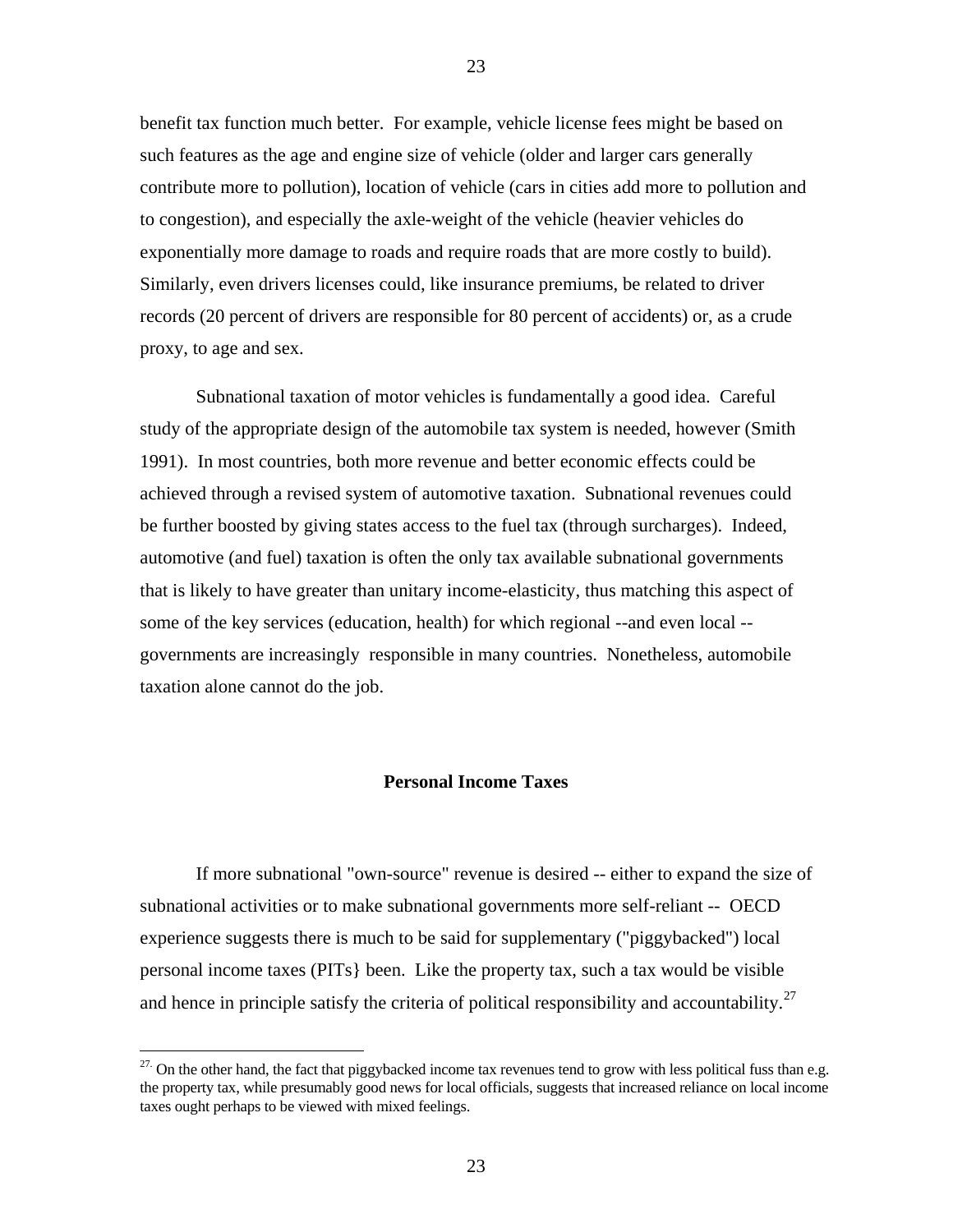Among the few countries in which subnational governments both have large expenditure roles and are largely fiscally autonomous are the Nordic countries. It is no coincidence that the best-known examples of local income taxes are in those same countries (Soderstrom 1991). These local income taxes are basically levied at a flat, locally-established rate on the same tax base as the national income tax and collected by the central government. In Switzerland, most cantons -- the intermediate level of government -- even let local governments (communes) levy surcharges at locallyestablished rates on the cantonal income taxes -- taxes that are, like most U.S. state income taxes, in no way harmonized with the central income tax.

 Although local income taxes have occasionally been levied in developing countries, they are not common. In contrast, in a number of transitional economies, subnational governments were assigned significant shares of income tax revenue. At present in Russia, for example, 100% of PIT revenues go to subnational governments. In none of these countries, however, do local governments have any significant freedom in establishing the tax rate.

 One reason local governments have seldom been given access to income taxes in developed countries is because of the reliance of central governments on this source of revenue. In developing countries, of course, even central governments often have trouble collecting much from the personal income tax (Bird and Zolt 2005). The combination of weak PITs at the central level, the difficulty of strengthening these taxes quickly, and the reluctance of most central governments to share taxes with subnational governments, makes it unlikely that any quick fixes for subnational revenues are to be found in this quarter. Nonetheless, the possibility of imposing regional (and perhaps in some instances such as large metropolitan areas even local) surcharges on personal income taxes should certainly be explored further in more advanced developing countries. In particular, this might be a workable revenue alternative for regional governments and large urbanized areas. Should such surcharges be permitted however, although they may vary from region to region, they should in all cases be levied at a single ("flat") rate to avoid both administrative and economic distortions.

24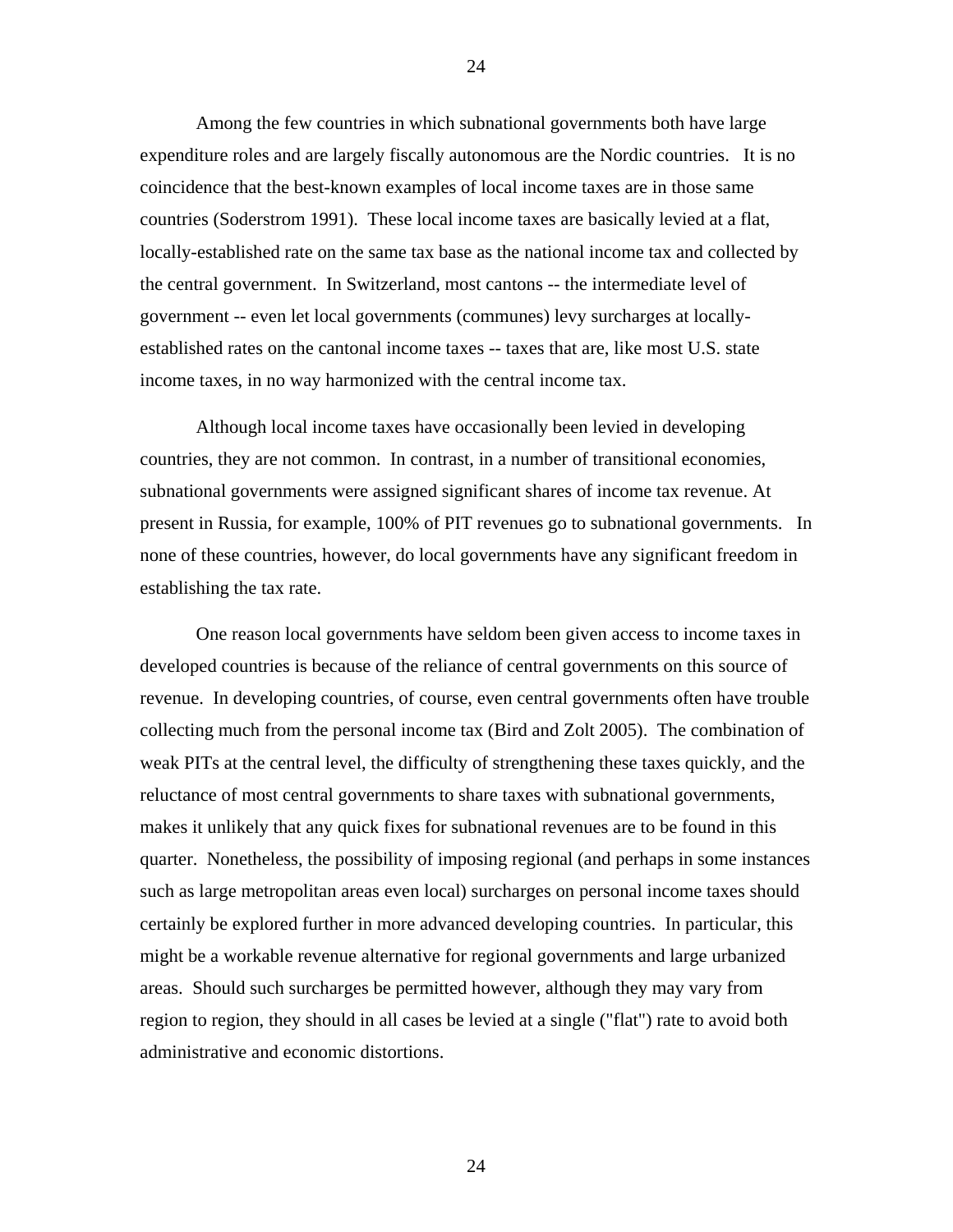#### **Payroll Taxes**

 A closely related question concerns regional payroll taxes. Payroll taxes at the state level are important sources of subnational finance in a few countries such as Mexico. Such taxes have several merits, and at least two demerits. Their merits are that they are easily administrable, at least when imposed on large enterprises, and they are also relatively productive at relatively low rates. Their demerits are, first, that they act not only as a tax barrier to employment in the modern sector but also encourage firms to substitute capital for labor and, second, that in many countries the payroll tax base is already heavily exploited to finance (central) social security systems.

 If payroll taxes can be made effective on a regional or local basis, so could (flatrate) personal income taxes. In practice, both PIT and payroll taxes are levied on essentially the same base although the former, which is explicitly levied on employees, is not as obviously biased against employment as is the latter, which is usually levied in whole or in part on employers. Also in principle -- if perhaps not so easily in practice -subnational PITs may more easily be levied on a destination (resident) than origin (employment) basis and thus improve (rather than reduce) political accountability. On the whole, therefore, although the payroll tax requires closer examination especially in larger countries with substantial regional governments than we have given it here, surcharges on a nationally uniform PIT base seem to be a more appropriate way than payroll taxes for subnational governments to tax wages.

#### **Consumption Taxes**

 In many countries, the search for a regional revenue source that is both economically respectable and administratively viable, particularly one with a broad base and a reasonable elasticity, comes down to a general sales tax. Excises, yes...to some extent; but there is not always that much money, and apart from vehicles and fuel usually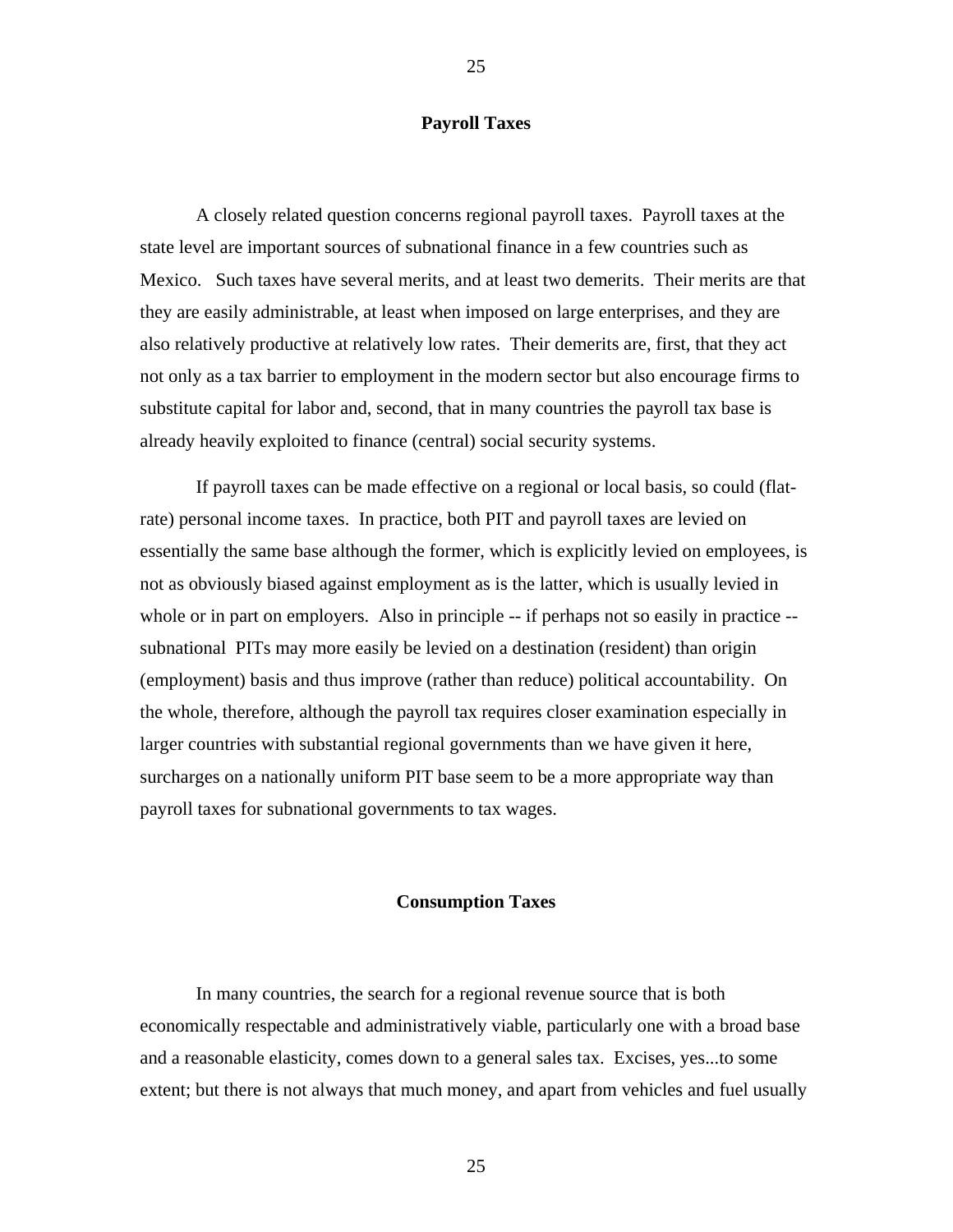even less elasticity, in this revenue source. Much the same can be said with respect to local property taxes: use them sensibly and as fully as possible, but do not expect large (and certainly not easily expansible) revenues from these sources. Payroll taxes are in many countries exploited by social insurance funds and in any case are not always appropriate for regional taxation. Regional -- and perhaps even local -- surtaxes on the central PIT make more sense, but are not very promising in the immediate future given the poorly developed nature of that tax in the context of most developing countries. Only the general sales tax is left.

 The general sales tax now found in most countries is of course a VAT. The retail sales tax once favored as a regional tax (Musgrave 1983), though still in place in most U.S. states, is now largely an aberration.<sup>[28](#page-25-0)</sup> Based on recent developments around the world its future seems dim although, as we discuss below, this judgment may be a bit premature. The VAT is now clearly dominant in developing country tax systems (Keen and Lockwood 2006). This would seem to pose a serious problem for the finance of regional governments since most tax analysts have long thought that the only good VAT is a central VAT. Subnational VATs were considered to be either infeasible or undesirable for a variety of reasons: high administrative and compliance costs, the possible loss of macroeconomic control, the general reluctance of central governments to share VAT room, and the problems arising from cross-border (interstate) trade.<sup>[29](#page-25-1)</sup> Early experience in Brazil with subnational VATs was generally taken to support this negative appraisal.

 The only well-functioning destination-base subnational VATs now in existence are those in Canada (Bird, Mintz and Wilson 2006). Two different systems are in operation in that country:

1

<span id="page-25-0"></span><sup>&</sup>lt;sup>28.</sup>In reality, most "retail" sales taxes even in developed countries fall to a considerable extent on business inputs. one Canadian study, for example, found that between one-third to one-half of the retail sales tax base in different provinces consisted of such inputs (Kuo, McGirr, and Poddar 1988). Similar results were found in a US study (Ring 1999).

<span id="page-25-1"></span><sup>&</sup>lt;sup>29</sup> Broadly, the argument with respect to such trade was that subnational VATs were, if levied on an origin basis, distortionary, and if levied on a destination basis, unworkable.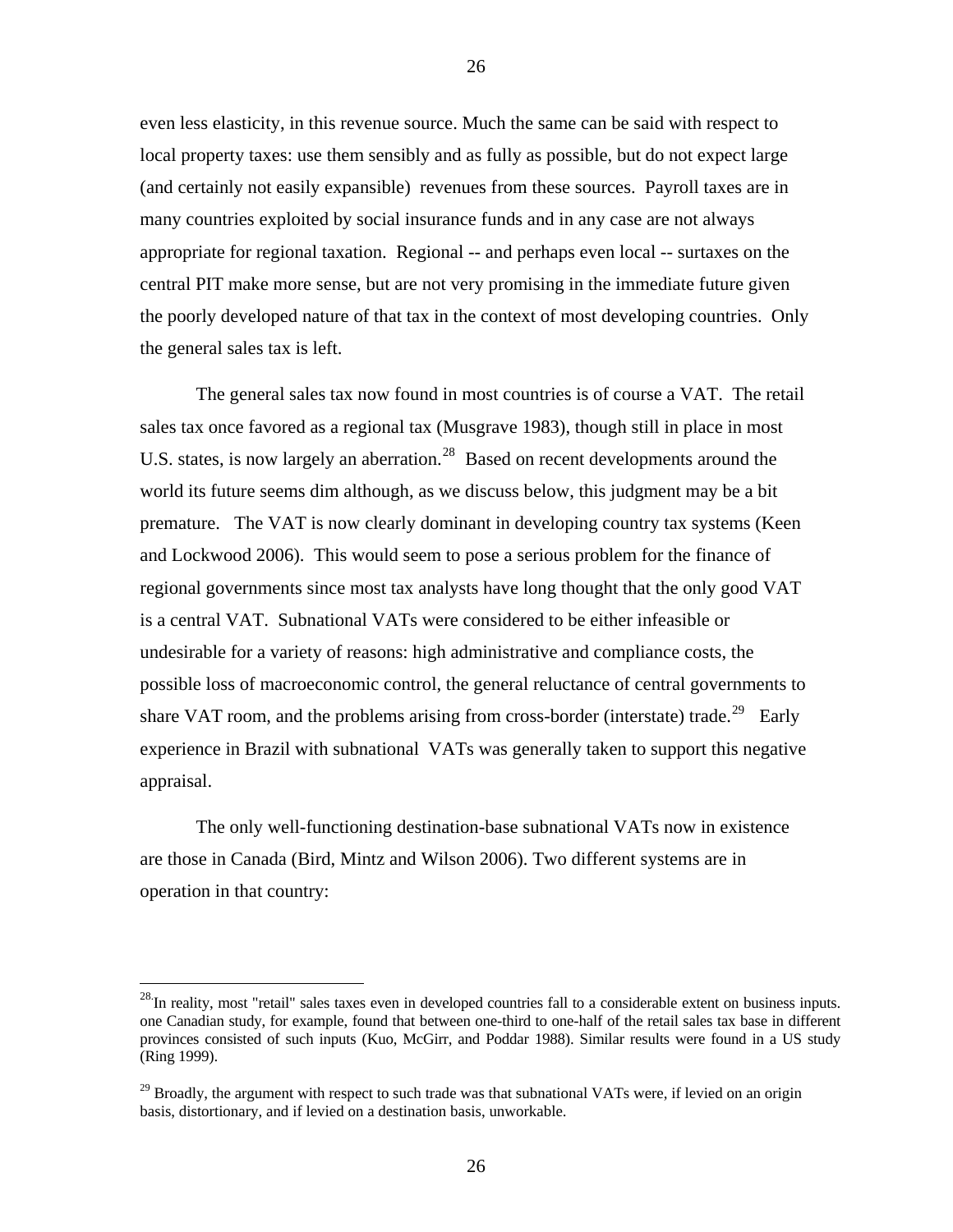• The Québec Sales Tax (QST) and the federal VAT (Goods and Services Tax, or GST) constitute an operational "dual VAT" system with essentially none of the problems usually associated with such systems. The rates of the two taxes are set quite independently by the respective governments. The tax bases are also determined independently, although they are essentially the same. From the beginning, both taxes have been collected by a single administration -- that of the province. Taxes on interprovincial sales from one business to another are basically handled by a deferredpayment system similar to that now applied in the European Union.

27

• In addition, three small provinces impose value added taxes (the HST -- Harmonized Sales Tax ) on the same base as the federal GST. These provincial taxes are administered by the federal government and the revenues distributed to the provinces on the basis of estimated taxable consumption in each province. Interprovincial sales are dealt with in the same way as under the QST. Although all HST provinces currently impose the same rate as part of the agreement, this is not a necessary condition for this system to operate.

Canadian experience shows that with good tax administration it is perfectly feasible to operate a VAT at the subnational level on a destination basis, at least for relatively large regional governments. In principle, it is immaterial whether there are two separate administrations or one; or, if there is one, which level operates it. Clearly, a single central administration and a common base (as in Canada's personal income tax system) is likely more efficient, but this degree of convergence is not essential. What *is* critical is a high-level intergovernmental trust as illustrated by unified audit or at least a very high level of information exchange. Most importantly, from the perspective of improving accountability each taxing government should be able independently to determine its own VAT rate.

 But what can be done when, as in most developing countries, there is no realistic prospect of "good" tax administration, and especially not at the subnational level, in the near future? A potentially promising approach developed (though not implemented) in Brazil (Varsano 1999) is to impose what is in effect a supplemental central VAT, which McLure (2000) has called a "compensating" VAT or CVAT. This proposal reduces the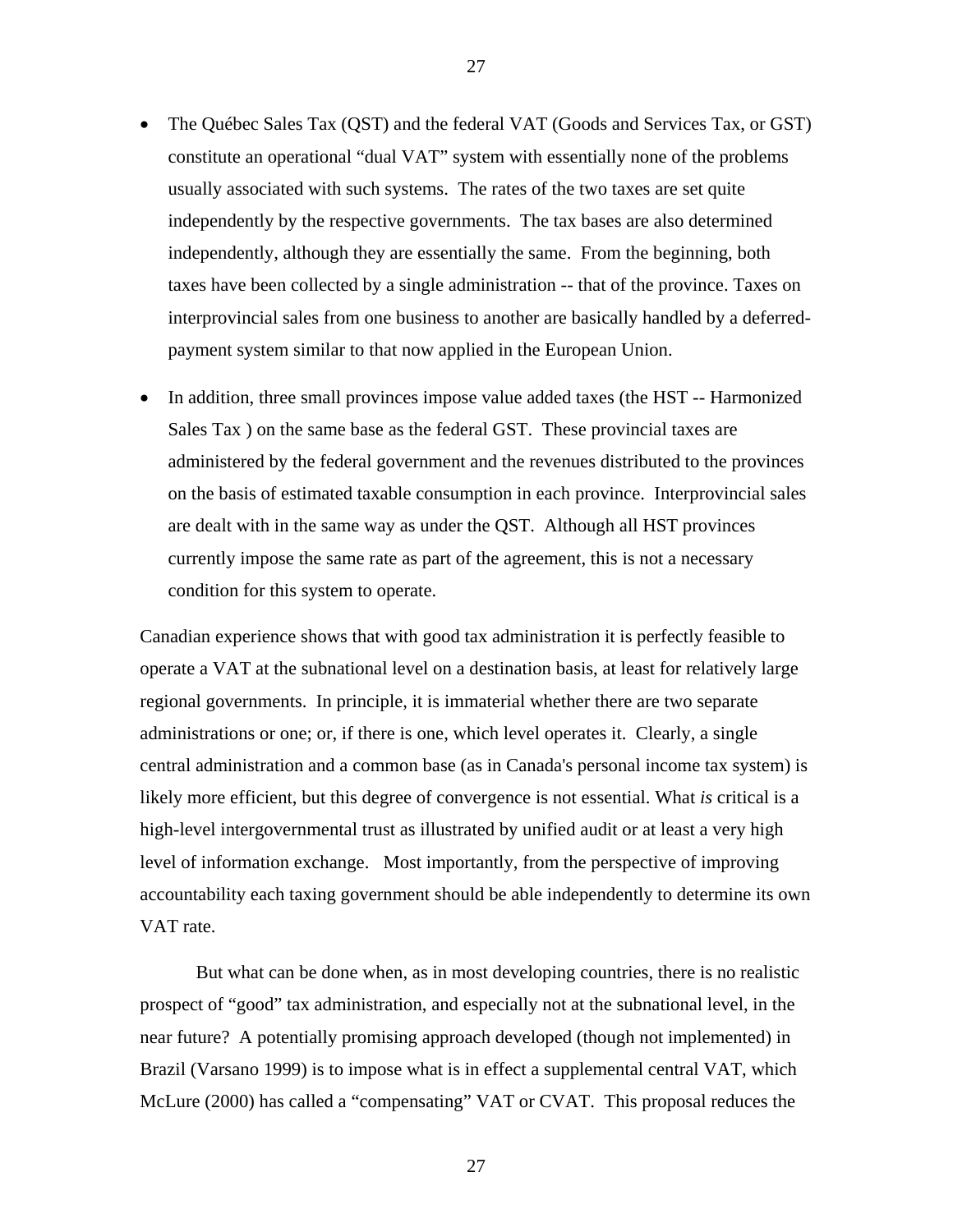risk that households (and unregistered traders) in any state can dodge state VAT by pretending to be registered traders located in other states. It thus provides some protection to the revenue when tax administration (at all levels of government) is not welldeveloped. Without going into further details here a system along these lines may perhaps make subnational VATs appear more feasible in at least a few developing countries - those in which states have major expenditure roles and the VAT is the principal source of actual and potential revenue, and tax administration is not up to Canadian standards. More homogeneous or smaller countries interested in exploring this potential subnational revenue source would on the whole seem better advised to follow something more like the Canadian HST approach to sharing VAT revenues on a (statistically determined) destination basis.

#### **Business Taxes**

 Finally, regional and local business taxes in many forms -- corporate income taxes, capital taxes, nonresidential property taxes, and such ancient levies as octroi, patente, and various forms of "industry and commerce" tax are found in many developing countries.<sup>[30](#page-27-0)</sup> Whether or not there is an economic case for such taxes, the political realities of governing in a democratic society are such that virtually any subnational government that is permitted to do so will wish to impose such a tax. In many developing countries, given the restrictions on (and unpopularity of) residential property taxes and the unreliability of central transfers, business taxes have sometimes provided almost the only way in which subnational governments have been able to expand revenues in response to perceived local needs.

 Subnational business taxes are not only widespread but they are also generally popular with officials and citizens alike, for at least two reasons. First, they often produce substantial revenue and in particular tend to be much more elastic than, for example, property taxes. Second, since no one is quite sure of the incidence of such

<span id="page-27-0"></span><sup>&</sup>lt;sup>30.</sup> For discussions of such taxes, see Pola (1991), Bennett and Krebs (1988) and Bird (2003).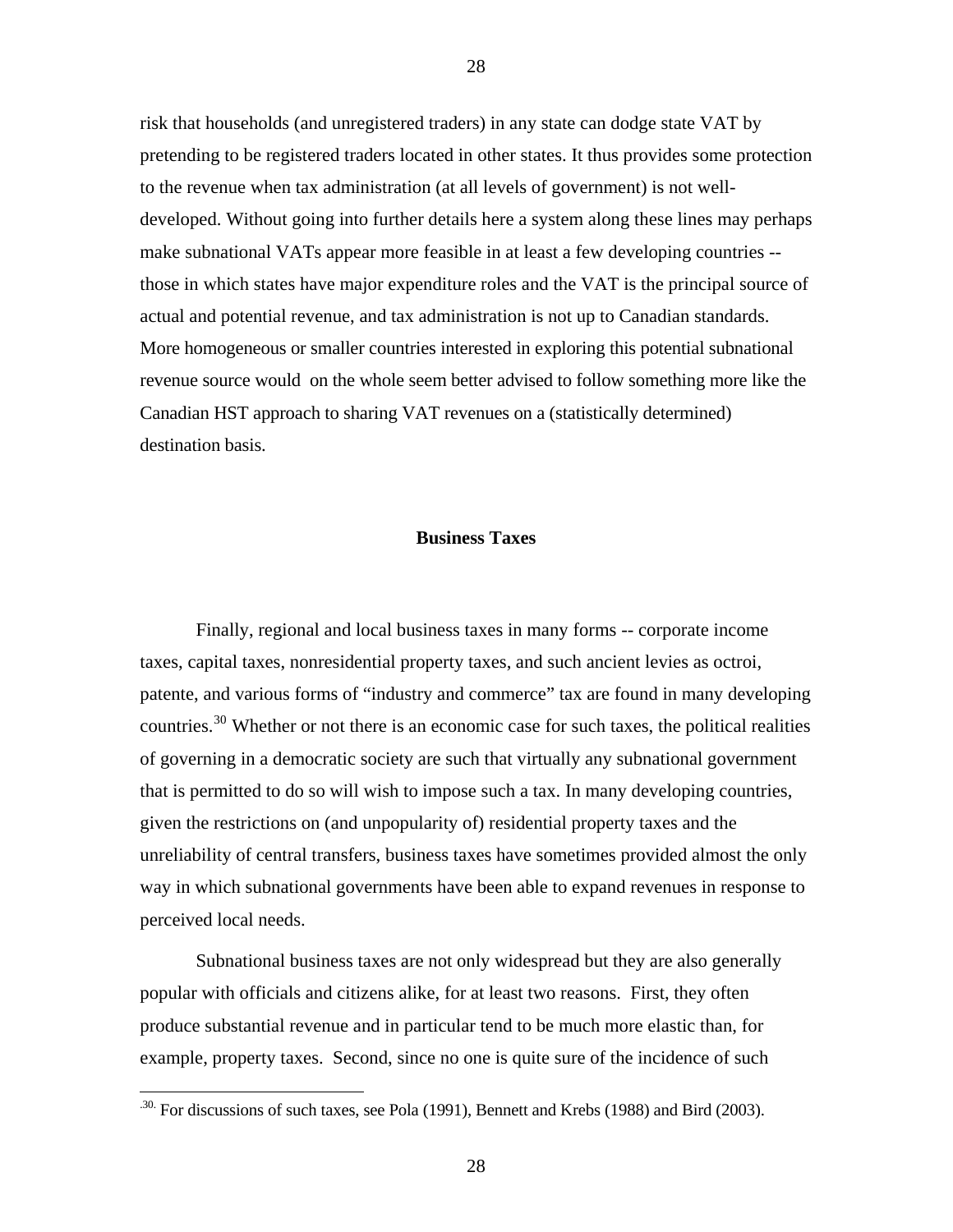taxes, it is easy to assume, or assert, that they are paid by someone other than local residents.

 As a rule, experts have looked at the distortions and problems arising from local business taxes, shuddered, and said, more or less, "just don't do it" (McLure 1994). However, since such taxes are likely to continue to exist, no matter what economists may say, it is important to consider whether the problem is with the very *idea* of subnational governments taxing business or rather with the *way* in which they now generally do so.

 The economic case for local business taxation is simply as a form of generalized benefit tax. Such benefit taxes are actually essential to the attainment of efficiency. Where it is not feasible to recoup the marginal cost of cost-reducing public sector outlays through user charges, some form of broad-based general levy on business activity may well be warranted. It is difficult, however, to find any support along these lines for taxing any one input, however, whether labor (payroll tax) or capital (corporate income tax or differential business real property tax). Instead, what this line of reasoning suggests is that a broad-based levy neutral to factor mix should be imposed, such as a tax on value-added.<sup>[31](#page-28-0)</sup>

 The most appropriate form of VAT for this purpose would seem to be a "valueadded income tax" or a VAT levied on the basis of income (production, origin) rather than consumption (destination). Compared to a conventional VAT, such a tax -- which to distinguish it we shall call a "business value tax" or BVT -- has three important distinguishing features:

- First, it is levied on income, not consumption: that is, it is imposed on the sum of profits and wages, or to put it another way, on investment as well as on consumption. $32$
- Second, it is imposed on production, not consumption: that is, it is imposed on an origin not destination basis and hence, in effect, taxes exports and not imports.

1

<span id="page-28-0"></span><sup>&</sup>lt;sup>31.</sup>As Sullivan (1965) shows, the original conception of the VAT was in fact as a business benefit tax.

<span id="page-28-1"></span><sup>&</sup>lt;sup>32</sup>. Note that an "income" basis can be applied to gross income, net (of depreciation) income, or even consumption (add back depreciation and deduct capital expenditures). The net income basis is the most logical.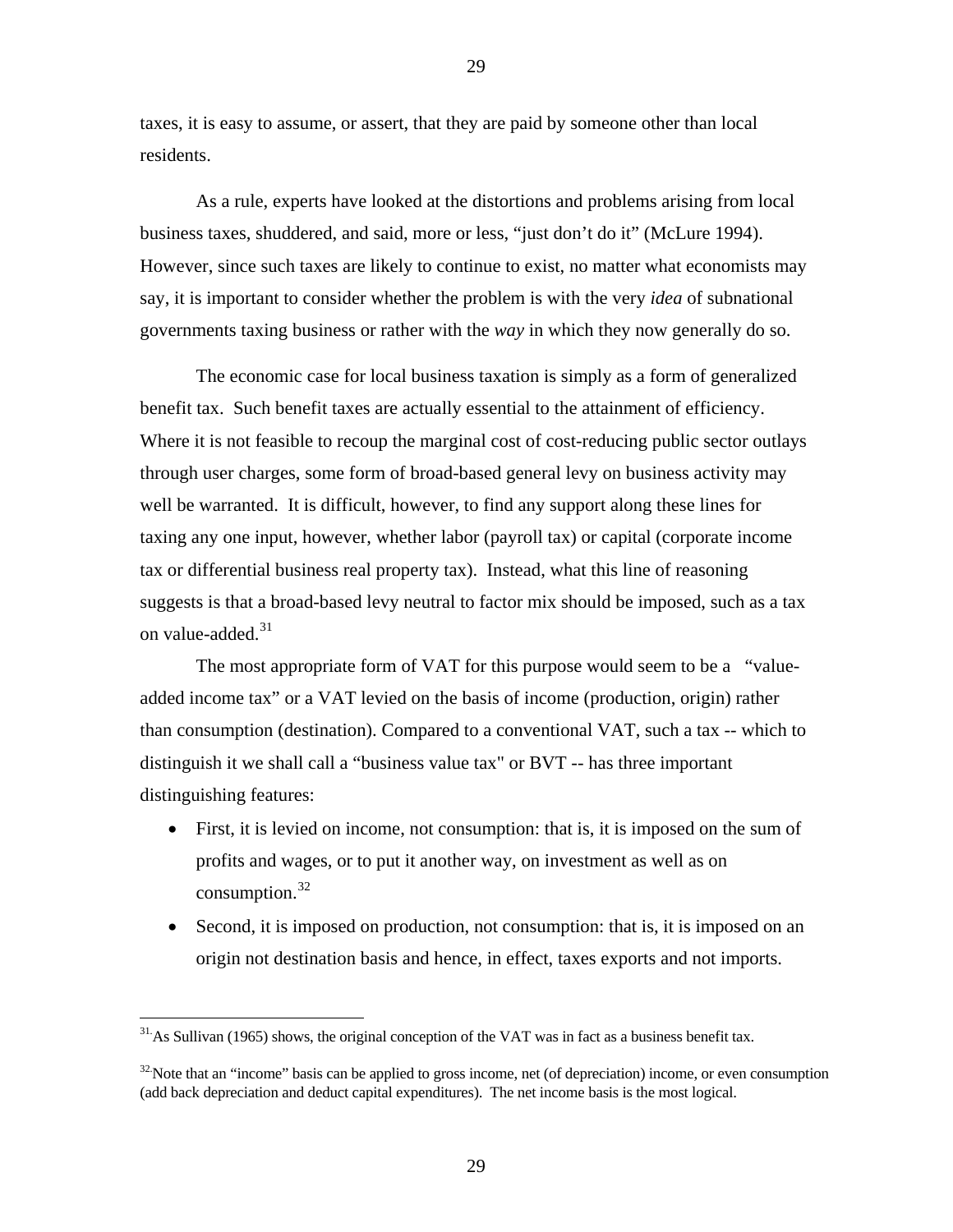• Third, it is assessed by the subtraction (or addition) method on the basis of annual accounts rather than on a transaction or invoice-credit method.

The danger of tax exporting and, more importantly, beggar-my-neighbor tax competition suggest that it may be advisable to place a floor (and perhaps also a ceiling) on such taxes. A minimum rate is needed to prevent distorting "tax competition" (with richer jurisdictions -- those with larger tax bases -- lowering rates to attract still more tax base). A maximum rate is needed to prevent distorting "tax exporting" (as when jurisdictions in which breweries or gas distribution pipelines are located impose especially heavy taxes on such facilities in the expectation that the taxes will ultimately be paid by persons not resident in the jurisdiction).

 A BVT is likely to be less distorting than most existing subnational business taxes which often discriminate against (certain forms of) investment. It would also, owing toits broader base, both be less susceptible to evasion and base erosion and less volatile over business cycles. These advantages would apply even if the rate of the BVT were set to produce the same revenue as existing business taxes. If the rate were set to match roughly the benefits-received basis suggested above, it would generally be lower, and the tax would have the additional important advantages of eliminating inefficient spillovers and encouraging more responsible and accountable subnational governments.<sup>[33](#page-29-0)</sup>

#### **Conclusion**

 To conclude, it is critical to emphasize that intergovernmental fiscal relations must be thought of as a system and that all the pieces in the system must fit together if decentralization is to work properly. One cannot, for example, develop a good subnational tax system without having first established clear and logical expenditure assignments to the different levels of government. Similarly, given political realities one cannot usually decentralize significant revenues to subnational governments without

<span id="page-29-0"></span> $33$  We do not discuss here how such a local business tax might be implemented: see Bird and McKenzie (2001).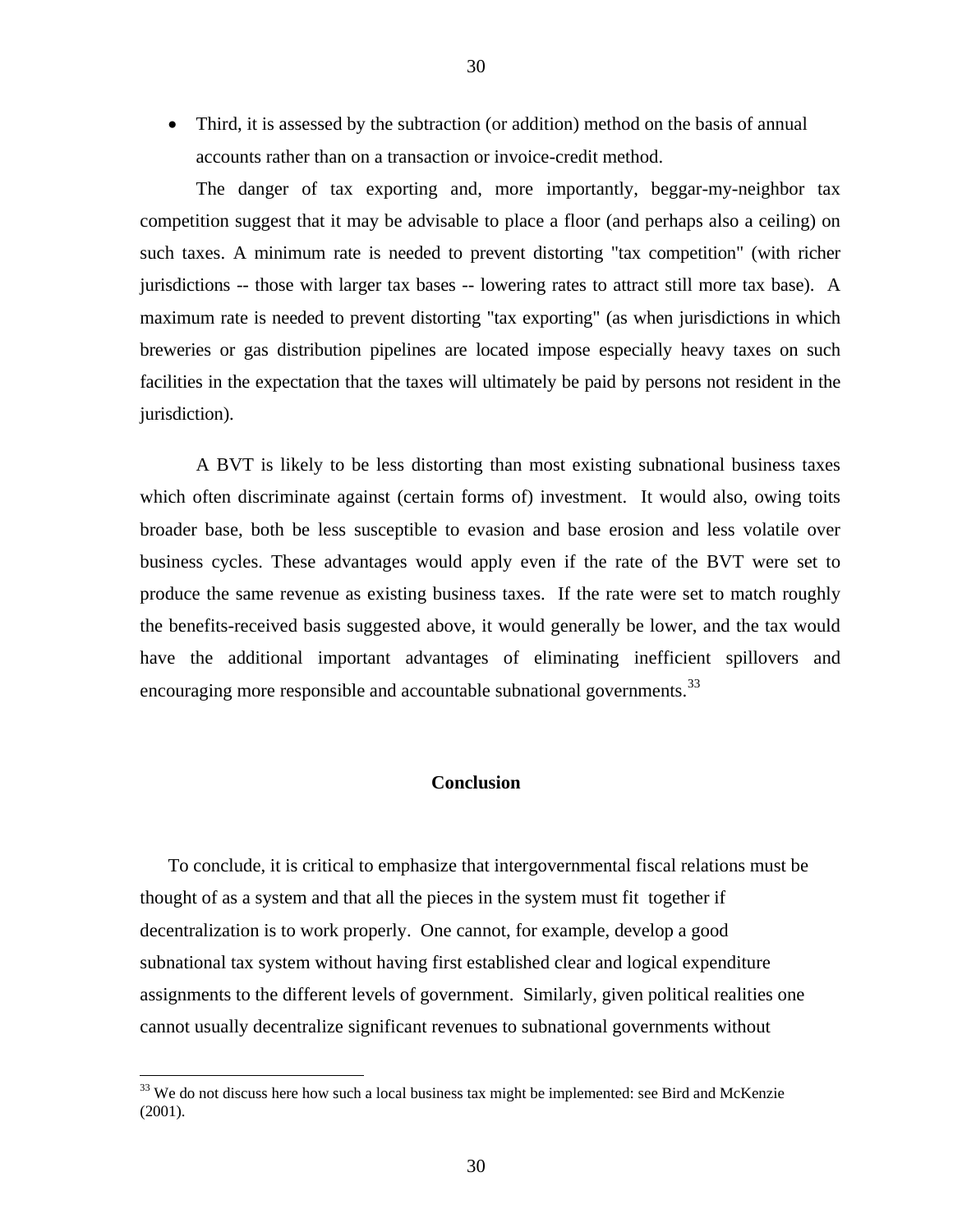having in place an intergovernmental transfers system to offset at least some of the disequalizing effects that would otherwise occur. Nor does it make sense to think of decentralizing exactly the same package of tax choices to all subnational governments regardless of their scale and scope of operations.<sup>[34](#page-30-0)</sup> There is much to be thought about before determining what taxes subnational governments in any particular country should have access to and with what degree of freedom.

 Nonetheless both theory and experience in a variety of circumstances around the world suggest strongly that, if fiscal decentralization is to produce sustainable net benefits in developing countries, subnational governments require much more real taxing power than they now have. Moreover, in most developing countries there are potentially sound and productive taxes that subnational governments could use: personal income tax surcharges, property taxes, taxes on the use of motor vehicles, payroll taxes, and even subnational value added taxes and local "business value" taxes may all be viable options in particular countries.

<u>.</u>

<span id="page-30-0"></span> $34$  For example, on the special problems in metropolitan areas see Slack (2007).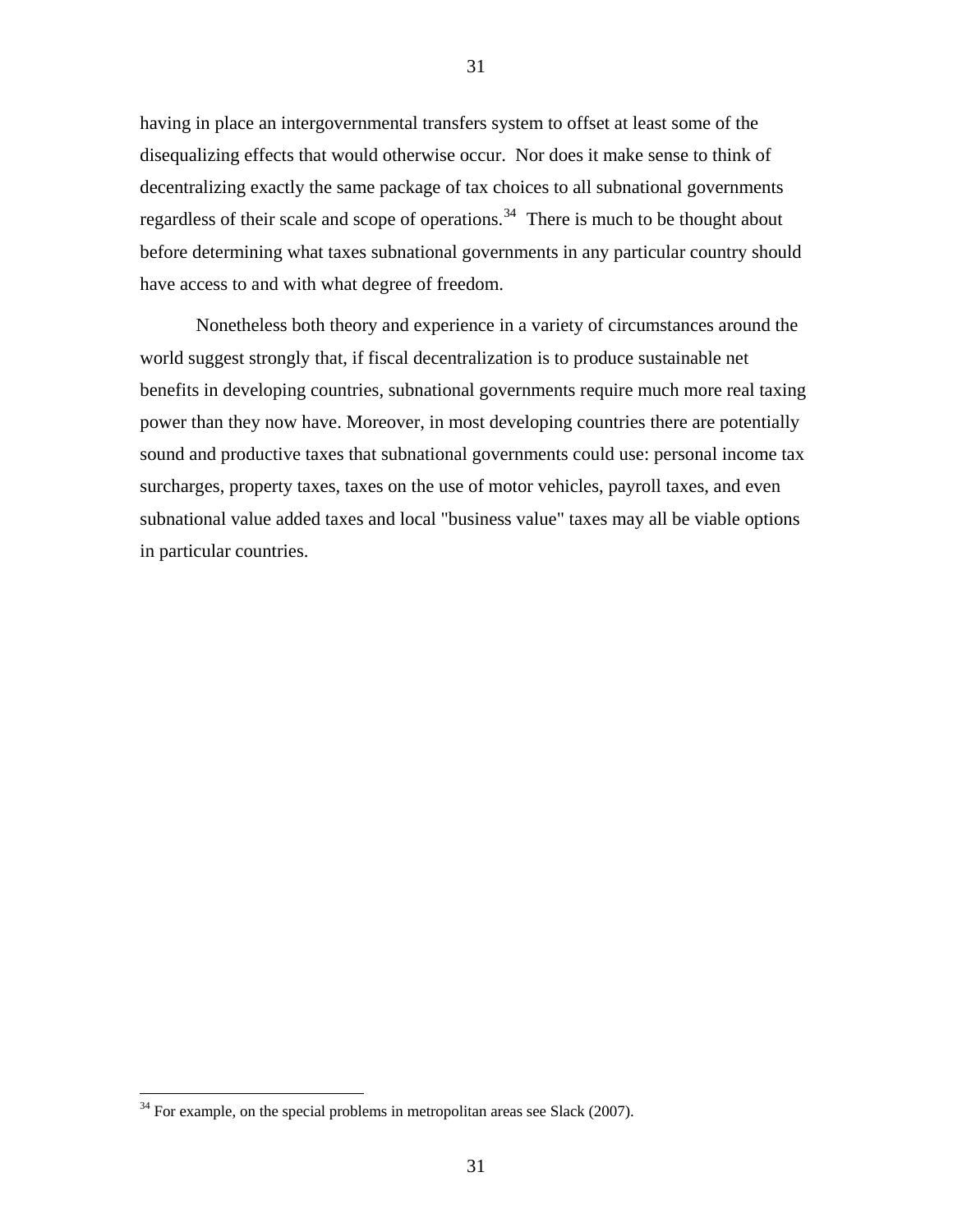#### **References**

Bahl, Roy (forthcoming) "The Promise and Reality of Fiscal Decentralization," in *Decentralization Policies in Asian Development,* ed. by Roy Bahl and Sinichi Ichimura (Singapore: World Scientific Press)

Bahl, Roy (2008) "Opportunities and Risks of Fiscal Decentralization: A Developing country Perspective" in *Achieving Decentralization Objectives* ed. by Gregory Ingram (Cambridge, Mass: Lincoln Institute of Land Policy).

Bahl, Roy and Johannes Linn (1992) *Urban Public Finance in Developing Countries*. New York: Oxford University Press.

Bahl, Roy and Jorge Martinez-Vazquez (2007) "The Property Tax in Developing Countries," Working Paper, Lincoln Institute of Land Policy, July.

Bahl, Roy, Jorge Martinez-Vazquez and Joan Youngman, eds. (2008) *Making the Property Tax Work: Experiences in Developing and Transitional Countries* (Cambridge, MA: the Institute of Land Policy).

Bahl, Roy and Sally Wallace (2005). "Public Financing in Developing and Transition countries," *Public Budgeting & Finance*, Silver Anniversary Issue, pp 83-98.

Bahl, Roy, Sally Wallace and Musharraf Cyan (2008). "Pakistan: Provincial Government Taxation" ISP Working Paper (Atlanta: International Studies Program, Georgia State University).

Ballantine, Greg. and Wayne Thirsk (1982) *Taxation without Representation: the Consequences of Taxing on Residential Property* (Ottawa: Canada Mortgage and Housing Corporation).

Bennett, Robert and Gunter Krebs, eds. (1988) *Local Business Taxes in Britain and Germany* (Baden-Baden: Nomos Verlagsgesellschaft).

Bird, Richard (2003) "A New Look at Local Business Taxes," *Tax Notes International*, 30 (7, May 19): 695-711.

Bird, Richard (2006) "Local and Regional Revenues: Realities and Prospects," in Richard Bird and Francois Vaillancourt eds, *Perspectives on Fiscal Federalism.* WBI Learning Resources Series (Washington, DC: World Bank), pp. 177-96;

Bird, Richard and Pierre-Pascal Gendron (2007) *The VAT in Developing and Transitional Countries* (New York: Cambridge University Press).

Bird, Richard and Ken McKenzie (2001) *Taxing Business: a Provincial Affair?* Toronto: CD Howe Institute.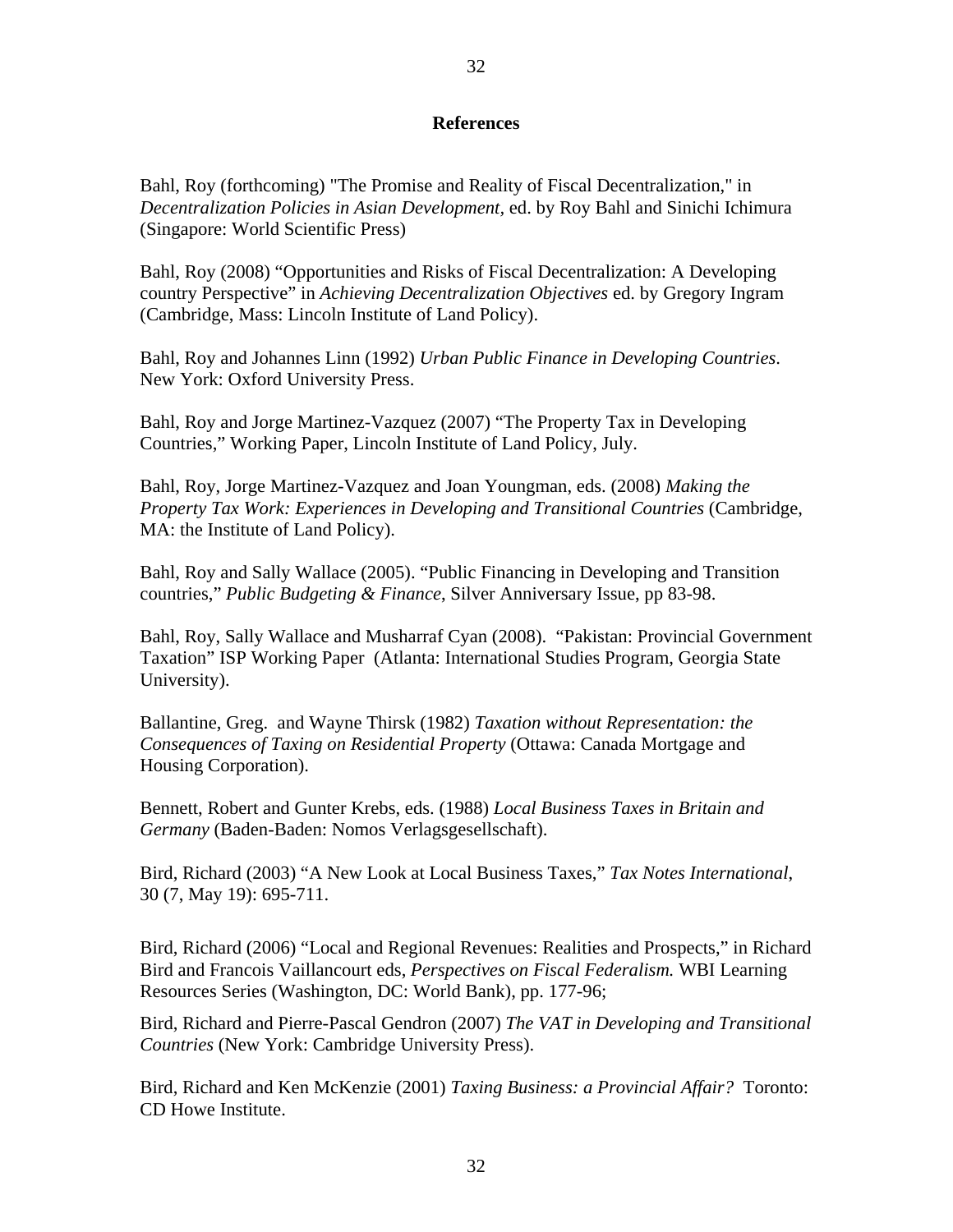Bird, Richard and Edgard Rodriguez (1999) "Decentralization and Poverty Alleviation: International Experience with Reference to the Philippines," *Public Administration and Development*, 19: 199-219.

Bird, Richard and Enid Slack (1991) "Financing Local Government in OECD Countries: The Role of Taxes and User Charges," in Jeffrey Owens and Giorgio Panella, eds., *Local Government: An International Perspective* (Amsterdam: North-Holland).

Bird, Richard and Enid Slack (2004) *International Handbook of Land and Property Taxation (*Cheltenham, UK and Northampton, MA: Edward Elgar).

Bird, Richard and Enid Slack (2008) "Property Tax and Rural Local Finance," in Roy Bahl, Jorge Martinez-Vazquez and Joan Youngman, eds. (2008) *Making the Property Tax Work: Experiences in Developing and Transitional Countries* (Cambridge, MA: the Institute of Land Policy), pp. 103-24.

Bird, Richard and Michael Smart (2002) "Intergovernmental Fiscal Transfers: International Lessons for Developing Countries," *World Development*, 30 (No. 6): 899- 912.

Bird, Richard and Eric Zolt (2005) "Redistribution via Taxation: The Limited Role of the Personal Income Tax in Developing Countries," *UCLA Law Review*, 52 (6, 2005): 1627- 95.

Bird, Richard, Jack Mintz and Thomas Wilson (2006) "Coordinating Federal and Provincial Sales Taxes: Lessons from the Canadian Experience," *National Tax Journal*, 49 (4): 889-903.

Boadway, Robin and Paul Hobson (1993) *Intergovernmental Finance in Canada* (Toronto: Canadian Tax Foundation).

Boadway, Robin and Anwar Shah (forthcoming) "Fiscal Federalism," Cambridge University Press.

Cnossen, Sijbren, ed. (2005) *Theory and Practice of Excise Taxation: Smoking, Drinking, Gambling, Polluting and Driving* (Oxford: Oxford University Press)

Dillinger, William (1991) *Urban Property Tax Reform: Guidelines and Recommendations*. Urban Management and Municipal Finance (Washington: World Bank).

Evans, Chris (2003) "Studying the Studies: An Overview of Recent Research into Taxation Operating Costs," *eJournal of Tax Research*, 1 (1): 64-92.

Fischel, William (1992) "Property Taxation and the Tiebout Model: Evidence for the Benefit View from Zoning and Voting, " *Journal of Economic Literature,* 30: 171-77.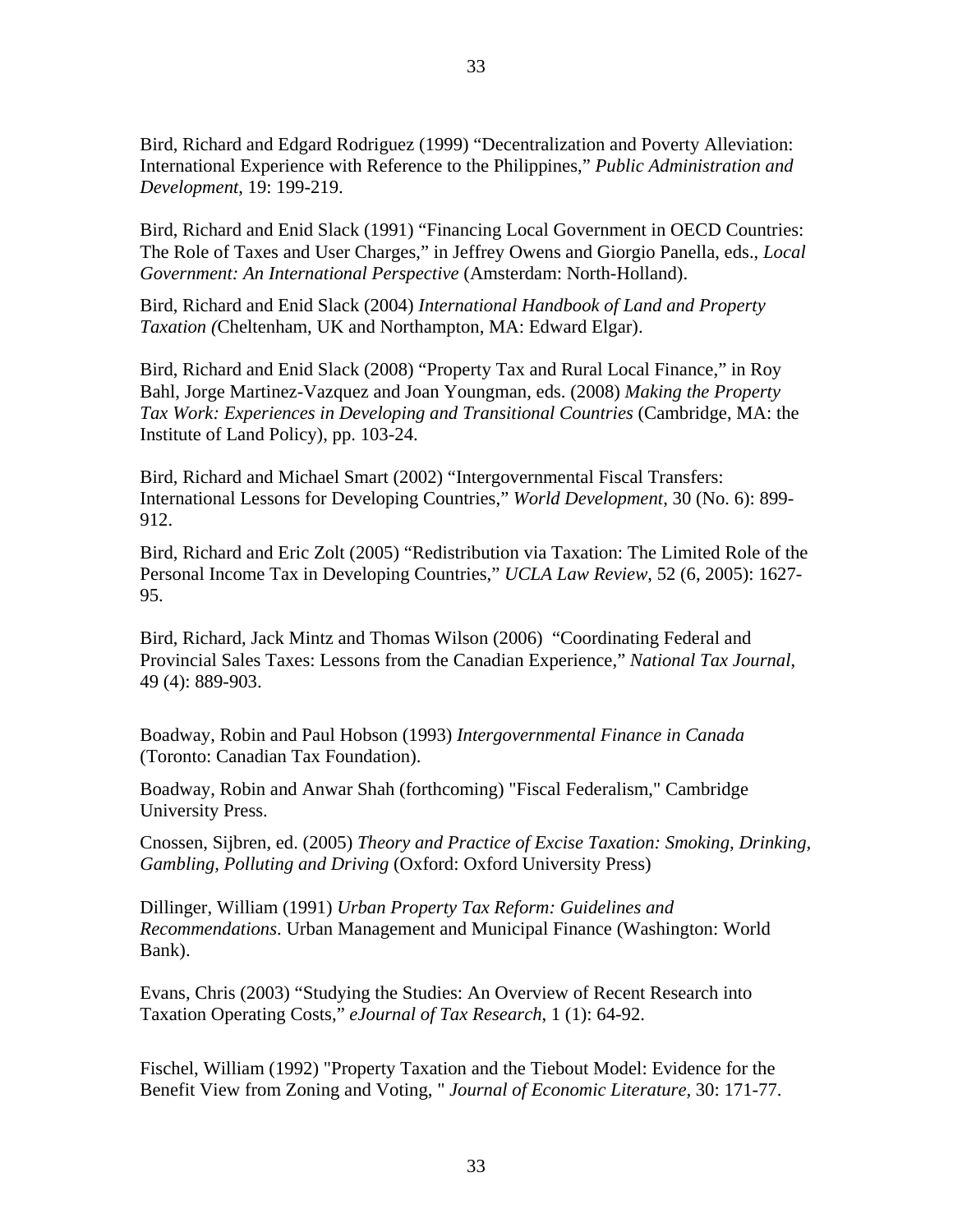Fisman, Ronald, and R. Gatti (2002) "Decentralization and Corruption: Evidence across Countries," Journal of Public Economics 83:325–345

Gallagher, Mark (2004) "Benchmarking Tax Systems," *Public Administration and Development*, 25 : 125-44.

Ikawa, Hiroshi (forthcoming). "Trinity Reform of Local Fiscal System in Japan" in *Decentralization Policies in Asian Development,* ed. by Roy Bahl and Sinichi Ichimura (Singapore: World Scientific Press)

Keen, Michael and Ben Lockwood (2006)"Is the VAT a Money Machine?" *National Tax Journal*, 49 (4): 905-28

Keen, Michael and Jack Mintz (2004) "The Optimal Threshold for a Value-added Tax," *Journal of Public Economics*, 88: 559-76.

Kuo, Chin-Yun, Thomas McGirr, and Satya Poddar (1988) "Measuring the Nonneutralities of Sales and Excise Tax in Canada," *Canadian Tax Journal*, 36: 655-70.

Martinez-Vazquez, Jorge, Javier Arze del Granado and Jameson Boex (2007). *Fighting Corruption in the Public Sector* (Amsterdam: Elsevier)

Martinez Vazquez, Jorge, Charles McLure and Francois Vaillancourt (2006) "Revenues and Expenditures in an Intergovernmental Framework," ," in Richard Bird and Francois Vaillancourt eds, *Perspectives on Fiscal Federalism.* WBI Learning Resources Series (Washington, DC: World Bank).

May, Ronald. (1969) *Federalism and Fiscal Adjustment* (London: Clarendon Press).

McLure, Charles (1967) "the Interstate Exporting of State and Local Taxes: Estimates for 1962," *National Tax Journal*, 20:49-77.

McLure, Charles (1994) "The Tax Assignment Problem: Ends, Means, and Constraints," *Australian Tax Forum*, 11: 153-83.

McLure, Charles (1997) "Topics in the Theory of Revenue Assignment: Gaps, Traps, and Nuances," in Mario J. Blejer and Teresa Ter-minassian, eds., *Macroeconomic Dimensions of Public Finance* (London: Routledge).

McLure, Charles (2000) "Implementing Subnational VATs on Internal Trade: The Compensating VAT (CVAT)," *International Tax and Public Finance*, 7: 723-40.

Mieszkowski, Peter (1983) "Energy Policy, Taxation of Natural Resources, and Fiscal Federalism," in Charles McLure, ed. (1983) *Tax Assignment in Federal Countries* (C the anberra: Centre for Research on Federal Financial Relations, Australian National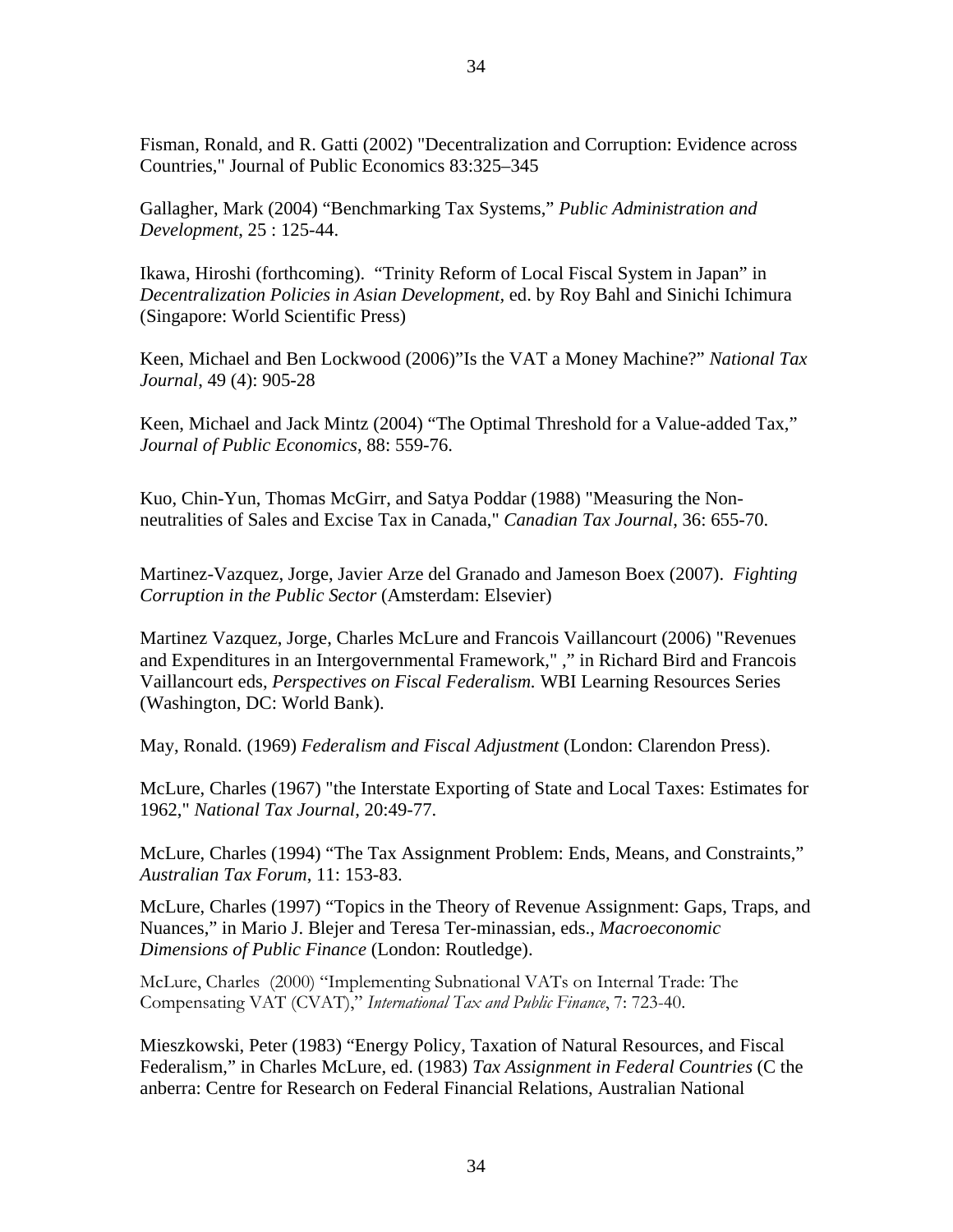University).

Musgrave, Richard A. (1983) "Who Should Tax, Where and What?" in Charles McLure, ed., *Tax Assignment in Federal Countries* (Canberra: Centre for Research on Federal Financial Relations, Australian National University).

Netzer, Dick (1973) *The Property Tax* (Washington: The Brookings Institution).

Oates, Wallace (1972) *Fiscal Federalism* (New York: Harcourt Brace Jovanovich).

Oates, Wallace (1998) "Federalism and Government Finance," in Wallace Oates, ed., *The Economics of Fiscal Federalism and Local Finance* (Cheltenham, UK: An Elgar Reference Collection).

OECD (Organisation for Economic Co-operation and Development) (1999) *Taxing Powers of State and Local Governments* (Paris).

OECD (Organisation for Economic Co-operation and Development) (2006*) Fiscal Autonomy of Sub-Central Governments (*Paris).

Olson, Mancur (1969) "The Principle of 'Fiscal Equivalence': The Division of Responsibilities Among Different Levels of Government," *American Economic Review*, 59: 479-87.

Pola, Giancarlo ed. (1991) *Local Business Taxation: An International Compariso*n (Milano: Vita e Pensiero).

Prudhomme, Remy (1992) ") "Informal Local Taxation in Developing Countries," *Environment and Planning C: Government and Policy*, 10: 1-17.

Ring, Raymond (1999) "Consumers' Share and Producers' Share of the General Sales Tax," *National Tax Journal*, 52: 81-92.

Rodden, Jonathan, Gunnar Eskeland, and Jennie Litvack, eds. (2003). *Fiscal Decentralization and the Challenge of Hard Budget Constraints* (Cambridge: The MIT Press).

Slack, Enid (2006) "Alternative Approaches to Taxing Land and Property," in R. M. Bird and F. Vaillancourt eds, *Perspectives on Fiscal Federalism.* WBI Learning Resources Series (Washington, DC: World Bank),pp. 197-223.

Slack, Enid (2007) *Managing the Coordination of Service Delivery in Metropolitan Areas: the Role of Metropolitan Governance,* World Bank Policy Research Working Paper WPS 4317, August.

Smart, Michael and Richard Bird (2006) "The GST Cut and Fiscal Imbalance," in Charles Beach, Michael Smart, and Thomas A. Wilson, eds., *The 2006 Federal Budget: Rethinking Fiscal Priorities* (Montreal: McGill-Queen's University Press, 2007).